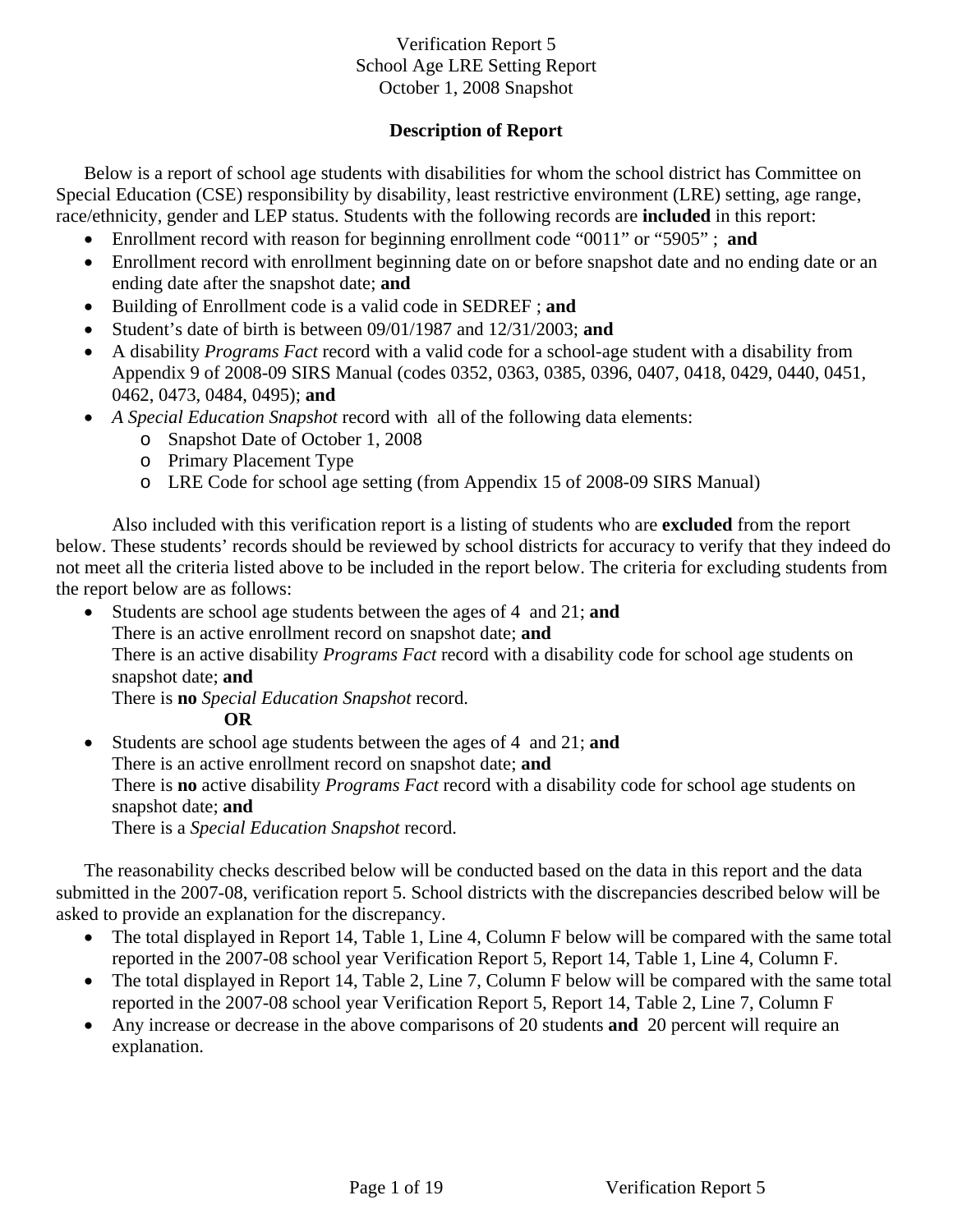**Directions:** Please review the data below to verify that students' disability, Least Restrictive Environment setting (Codes SA01-SA10 from Appendix 15 of the 2008-09 SIRS Manual), age range, race/ethnicity, gender and LEP status are displayed accurately for all school age students with disabilities (aged 4-21) for whom your district has CSE responsibility and who were receiving special education services on the snapshot date. The links below the numbers in each cell provide a list of students that meet the criteria to be included in the report. Also, please review your school district's report of students excluded from this report. **If corrections are needed to this report, please resubmit your district files with the necessary corrections to the Regional Information Center (or the data warehouse for large cities) during the verification time period.** *Report 1: Report of Students with Autism Receiving Services on October 1, 2008* **Table1: In regular school programs in buildings attended by disabled and nondisabled students** 

|               |                            | A       | B        | ⌒                |           | F     |              |
|---------------|----------------------------|---------|----------|------------------|-----------|-------|--------------|
| Line          | <b>Time INSIDE Regular</b> |         |          | <b>Age Group</b> |           |       |              |
| <b>Number</b> | <b>Classroom</b>           | $4 - 5$ | $6 - 11$ | $12 - 13$        | $14 - 17$ | 18-21 | <b>Total</b> |
| 01            | 80% or more                |         |          |                  |           |       |              |
| 02            | 40% to 79%                 |         |          |                  |           |       |              |
| 03            | Less than 40%              |         |          |                  |           |       |              |
| 04            | <b>Total</b>               |         |          |                  |           |       |              |

**Table 2: In Separate Settings** Outside of regular school facilities, in buildings that are attended by students with disabilities only. Line 4 includes students who are placed on home instruction by the CSE. Students who are home-schooled by parent choice are reported in Table 3.

|               |                             | Α       | B        | C                | D         | Е         |              |
|---------------|-----------------------------|---------|----------|------------------|-----------|-----------|--------------|
| Line          |                             |         |          | <b>Age Group</b> |           |           |              |
| <b>Number</b> | <b>Type of Setting</b>      | $4 - 5$ | $6 - 11$ | $12 - 13$        | $14 - 17$ | $18 - 21$ | <b>Total</b> |
| 01            | Separate School             |         |          |                  |           |           |              |
| 02            | <b>Residential Facility</b> |         |          |                  |           |           |              |
| 03            | Hospital (In-patient)       |         |          |                  |           |           |              |
| 04            | Home Placement by CSE       |         |          |                  |           |           |              |
| 05            | <b>Total</b>                |         |          |                  |           |           |              |

**Table 3: In Other Specific Settings**. School districts do not place students in these settings. Instead, students are in these settings because of court decisions or parental choice.

|               |                                                                                                    | Α       | B                | C         |           | Е     |       |  |  |
|---------------|----------------------------------------------------------------------------------------------------|---------|------------------|-----------|-----------|-------|-------|--|--|
| Line          |                                                                                                    |         | <b>Age Group</b> |           |           |       |       |  |  |
| <b>Number</b> | <b>Type of Setting</b>                                                                             | $4 - 5$ | $6 - 11$         | $12 - 13$ | $14 - 17$ | 18-21 | Total |  |  |
| 01            | Incarcerated in County Correctional<br>Facilities*                                                 |         |                  |           |           |       |       |  |  |
| 02            | Home Schooled at Parental Choice                                                                   |         |                  |           |           |       |       |  |  |
| 03            | Parentally Placed in Nonpublic<br><b>School-Receiving Special Education</b>                        |         |                  |           |           |       |       |  |  |
| 04            | Parentally Placed in Nonpublic<br><b>School-Not Receiving Special</b><br><b>Education Services</b> |         |                  |           |           |       |       |  |  |
| 05            | Total                                                                                              |         |                  |           |           |       |       |  |  |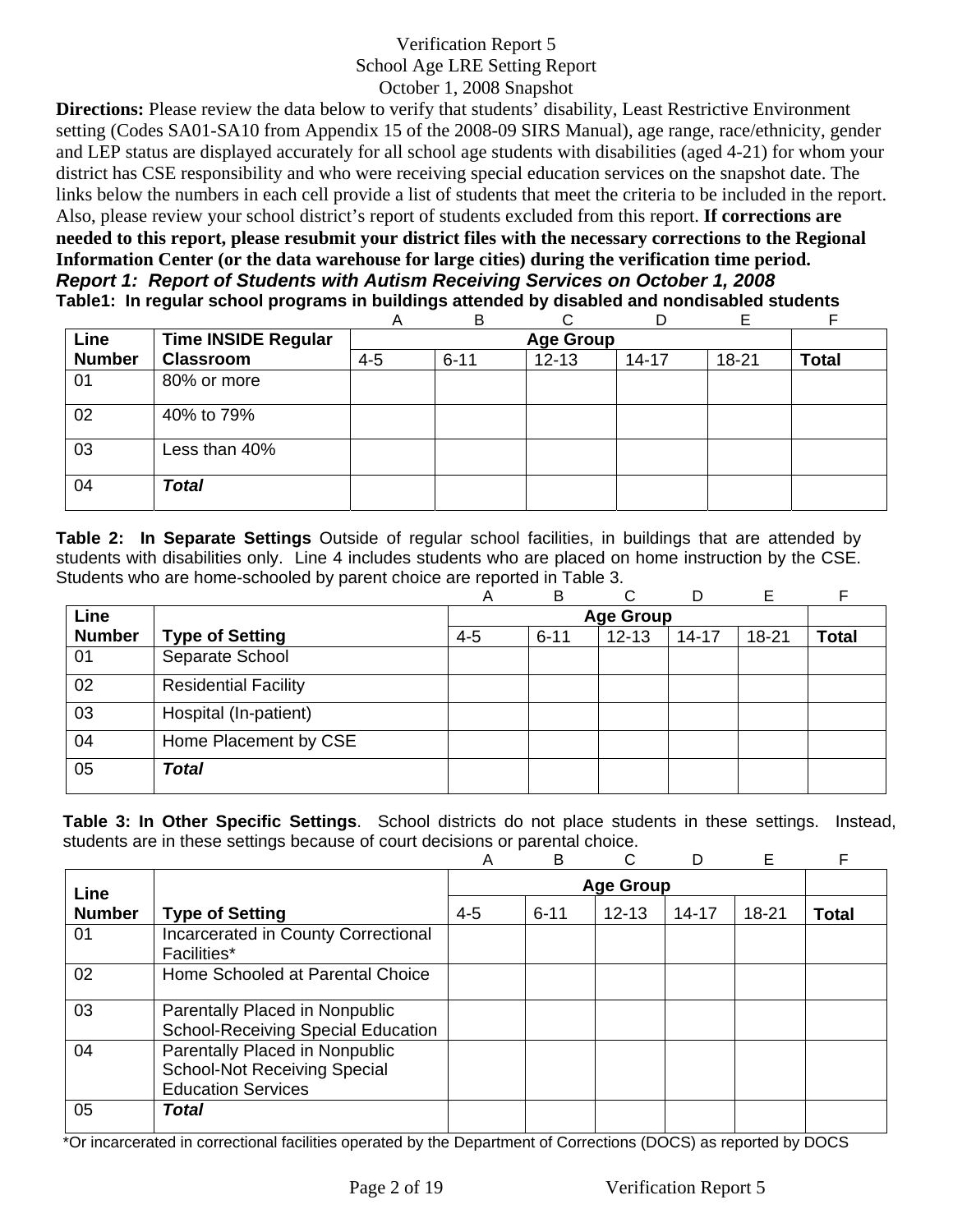## *Report 2: Report of Students with Emotional Disturbance Receiving Services on October 1, 2008*

#### **Table1: In regular school programs in buildings attended by disabled and nondisabled students**

|               |                            | Α       | B                |           | D         | Е         |              |  |  |  |  |  |
|---------------|----------------------------|---------|------------------|-----------|-----------|-----------|--------------|--|--|--|--|--|
| Line          | <b>Time INSIDE Regular</b> |         | <b>Age Group</b> |           |           |           |              |  |  |  |  |  |
| <b>Number</b> | <b>Classroom</b>           | $4 - 5$ | $6 - 11$         | $12 - 13$ | $14 - 17$ | $18 - 21$ | <b>Total</b> |  |  |  |  |  |
| 01            | 80% or more                |         |                  |           |           |           |              |  |  |  |  |  |
| 02            | 40% to 79%                 |         |                  |           |           |           |              |  |  |  |  |  |
| 03            | Less than 40%              |         |                  |           |           |           |              |  |  |  |  |  |
| 04            | <b>Total</b>               |         |                  |           |           |           |              |  |  |  |  |  |

**Table 2: In Separate Settings** Outside of regular school facilities, in buildings that are attended by students with disabilities only. Line 4 includes students who are placed on home instruction by the CSE. Students who are home-schooled by parent choice are reported in Table 3.

|               |                             | Α       | B        | C                | D         | E         |              |
|---------------|-----------------------------|---------|----------|------------------|-----------|-----------|--------------|
| Line          |                             |         |          | <b>Age Group</b> |           |           |              |
| <b>Number</b> | <b>Type of Setting</b>      | $4 - 5$ | $6 - 11$ | $12 - 13$        | $14 - 17$ | $18 - 21$ | <b>Total</b> |
| 01            | Separate School             |         |          |                  |           |           |              |
| 02            | <b>Residential Facility</b> |         |          |                  |           |           |              |
| 03            | Hospital (In-patient)       |         |          |                  |           |           |              |
| 04            | Home Placement by CSE       |         |          |                  |           |           |              |
| 05            | <b>Total</b>                |         |          |                  |           |           |              |

**Table 3: In Other Specific Settings**. School districts do not place students in these settings. Instead, students are in these settings because of court decisions or parental choice.

|               |                                                                                                    | A       | B                | C         |       | E         | F     |  |  |
|---------------|----------------------------------------------------------------------------------------------------|---------|------------------|-----------|-------|-----------|-------|--|--|
| Line          |                                                                                                    |         | <b>Age Group</b> |           |       |           |       |  |  |
| <b>Number</b> | <b>Type of Setting</b>                                                                             | $4 - 5$ | $6 - 11$         | $12 - 13$ | 14-17 | $18 - 21$ | Total |  |  |
| 01            | Incarcerated in County Correctional<br><b>Facilities*</b>                                          |         |                  |           |       |           |       |  |  |
| 02            | Home Schooled at Parental Choice                                                                   |         |                  |           |       |           |       |  |  |
| 03            | Parentally Placed in Nonpublic<br><b>School-Receiving Special Education</b>                        |         |                  |           |       |           |       |  |  |
| 04            | Parentally Placed in Nonpublic<br><b>School-Not Receiving Special</b><br><b>Education Services</b> |         |                  |           |       |           |       |  |  |
| 05            | Total                                                                                              |         |                  |           |       |           |       |  |  |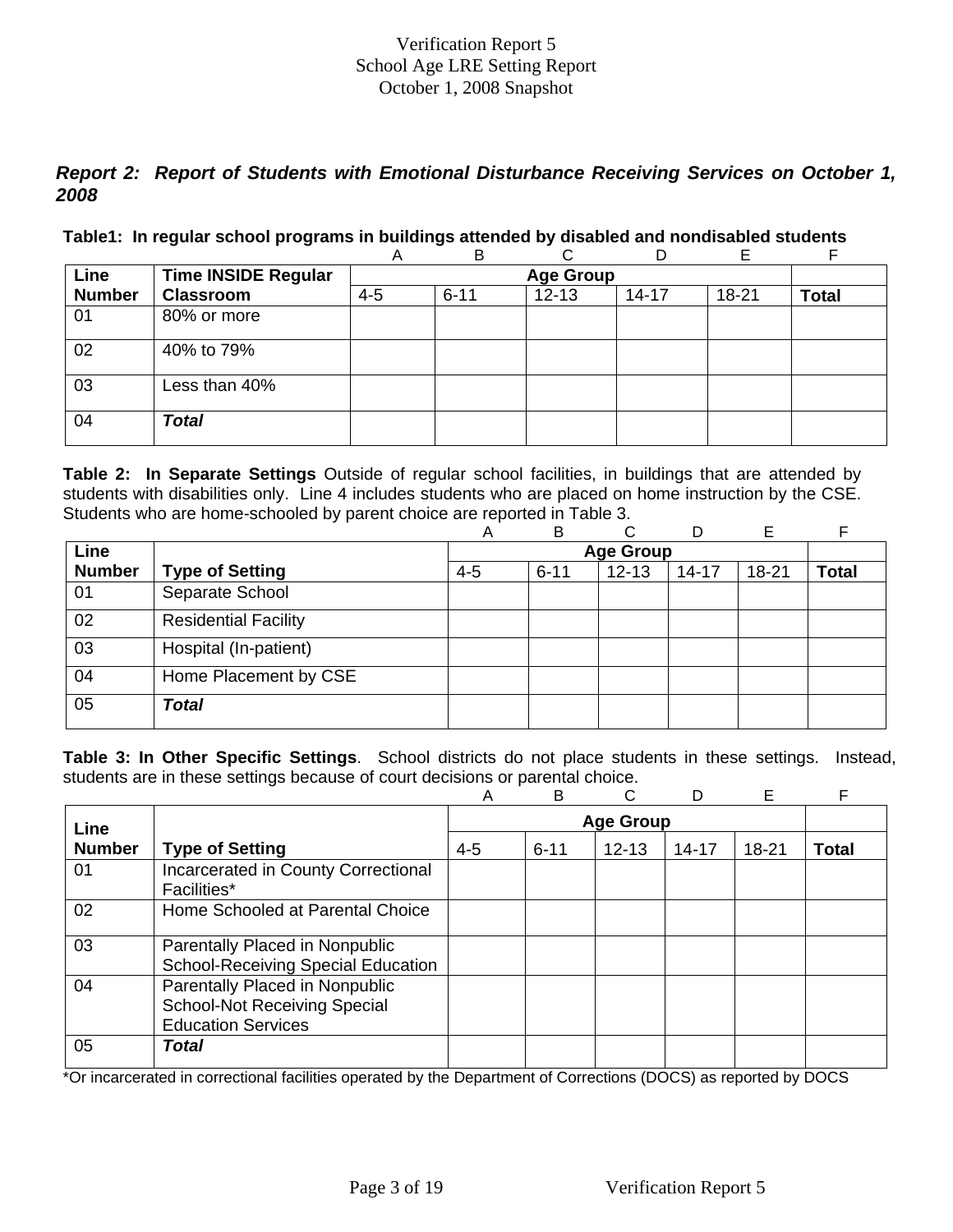## *Report 3: Report of Students with Learning Disabilities Receiving Services on October 1, 2008*

**Table1: In regular school programs in buildings attended by disabled and nondisabled students** 

|               |                            | A       | B                |           | D         | Е         |              |  |  |  |  |
|---------------|----------------------------|---------|------------------|-----------|-----------|-----------|--------------|--|--|--|--|
| Line          | <b>Time INSIDE Regular</b> |         | <b>Age Group</b> |           |           |           |              |  |  |  |  |
| <b>Number</b> | <b>Classroom</b>           | $4 - 5$ | $6 - 11$         | $12 - 13$ | $14 - 17$ | $18 - 21$ | <b>Total</b> |  |  |  |  |
| 01            | 80% or more                |         |                  |           |           |           |              |  |  |  |  |
| 02            | 40% to 79%                 |         |                  |           |           |           |              |  |  |  |  |
| 03            | Less than 40%              |         |                  |           |           |           |              |  |  |  |  |
| 04            | <b>Total</b>               |         |                  |           |           |           |              |  |  |  |  |

**Table 2: In Separate Settings** Outside of regular school facilities, in buildings that are attended by students with disabilities only. Line 4 includes students who are placed on home instruction by the CSE. Students who are home-schooled by parent choice are reported in Table 3.

|               |                             | А       | в        | ⌒                | D         | E         |              |
|---------------|-----------------------------|---------|----------|------------------|-----------|-----------|--------------|
| Line          |                             |         |          | <b>Age Group</b> |           |           |              |
| <b>Number</b> | <b>Type of Setting</b>      | $4 - 5$ | $6 - 11$ | $12 - 13$        | $14 - 17$ | $18 - 21$ | <b>Total</b> |
| 01            | Separate School             |         |          |                  |           |           |              |
| 02            | <b>Residential Facility</b> |         |          |                  |           |           |              |
| 03            | Hospital (In-patient)       |         |          |                  |           |           |              |
| 04            | Home Placement by CSE       |         |          |                  |           |           |              |
| 05            | <b>Total</b>                |         |          |                  |           |           |              |

**Table 3: In Other Specific Settings**. School districts do not place students in these settings. Instead, students are in these settings because of court decisions or parental choice.

|               |                                           | A       | B        |                  |           | Е         | F            |
|---------------|-------------------------------------------|---------|----------|------------------|-----------|-----------|--------------|
| Line          |                                           |         |          | <b>Age Group</b> |           |           |              |
| <b>Number</b> | <b>Type of Setting</b>                    | $4 - 5$ | $6 - 11$ | $12 - 13$        | $14 - 17$ | $18 - 21$ | <b>Total</b> |
| 01            | Incarcerated in County Correctional       |         |          |                  |           |           |              |
|               | Facilities*                               |         |          |                  |           |           |              |
| 02            | Home Schooled at Parental Choice          |         |          |                  |           |           |              |
| 03            | Parentally Placed in Nonpublic            |         |          |                  |           |           |              |
|               | <b>School-Receiving Special Education</b> |         |          |                  |           |           |              |
| 04            | Parentally Placed in Nonpublic            |         |          |                  |           |           |              |
|               | <b>School-Not Receiving Special</b>       |         |          |                  |           |           |              |
|               | <b>Education Services</b>                 |         |          |                  |           |           |              |
| 05            | Total                                     |         |          |                  |           |           |              |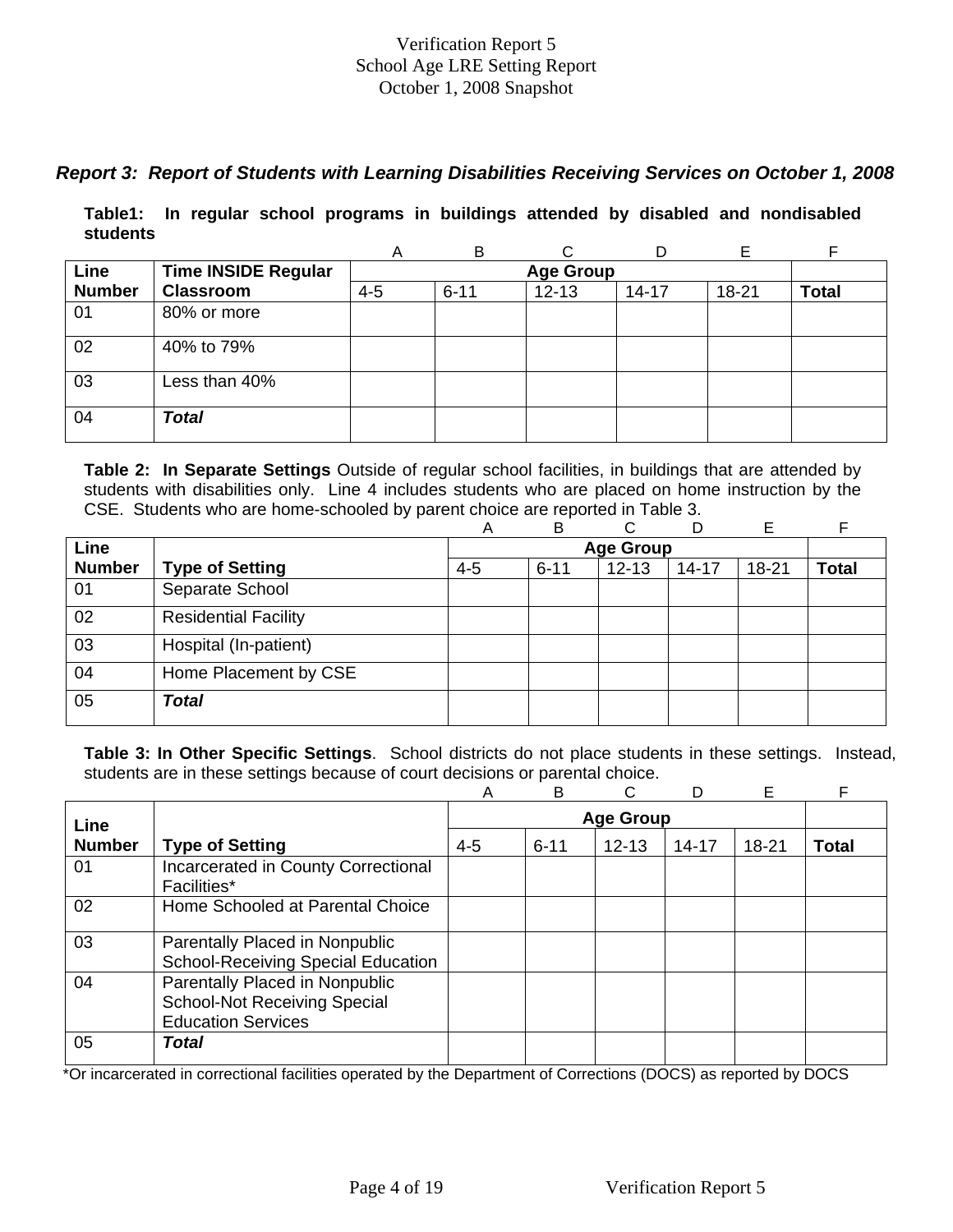## *Report 4: Report of Students with Mental Retardation Receiving Services on October 1, 2008*

**Table1: In regular school programs in buildings attended by disabled and nondisabled students** 

|               |                            | A       | B                |           | D         | F         |              |  |  |  |  |  |
|---------------|----------------------------|---------|------------------|-----------|-----------|-----------|--------------|--|--|--|--|--|
| Line          | <b>Time INSIDE Regular</b> |         | <b>Age Group</b> |           |           |           |              |  |  |  |  |  |
| <b>Number</b> | <b>Classroom</b>           | $4 - 5$ | $6 - 11$         | $12 - 13$ | $14 - 17$ | $18 - 21$ | <b>Total</b> |  |  |  |  |  |
| 01            | 80% or more                |         |                  |           |           |           |              |  |  |  |  |  |
| 02            | 40% to 79%                 |         |                  |           |           |           |              |  |  |  |  |  |
| 03            | Less than 40%              |         |                  |           |           |           |              |  |  |  |  |  |
| 04            | <b>Total</b>               |         |                  |           |           |           |              |  |  |  |  |  |

**Table 2: In Separate Settings** Outside of regular school facilities, in buildings that are attended by students with disabilities only. Line 4 includes students who are placed on home instruction by the CSE. Students who are home-schooled by parent choice are reported in Table 3.

|               |                             | Α       | B        | ⌒                | D         | Е         |              |
|---------------|-----------------------------|---------|----------|------------------|-----------|-----------|--------------|
| Line          |                             |         |          | <b>Age Group</b> |           |           |              |
| <b>Number</b> | <b>Type of Setting</b>      | $4 - 5$ | $6 - 11$ | $12 - 13$        | $14 - 17$ | $18 - 21$ | <b>Total</b> |
| 01            | Separate School             |         |          |                  |           |           |              |
| 02            | <b>Residential Facility</b> |         |          |                  |           |           |              |
| 03            | Hospital (In-patient)       |         |          |                  |           |           |              |
| 04            | Home Placement by CSE       |         |          |                  |           |           |              |
| 05            | <b>Total</b>                |         |          |                  |           |           |              |

**Table 3: In Other Specific Settings**. School districts do not place students in these settings. Instead, students are in these settings because of court decisions or parental choice.

|               |                                                                                                    | Α       | B        | C                |           | E         | F     |
|---------------|----------------------------------------------------------------------------------------------------|---------|----------|------------------|-----------|-----------|-------|
| Line          |                                                                                                    |         |          | <b>Age Group</b> |           |           |       |
| <b>Number</b> | <b>Type of Setting</b>                                                                             | $4 - 5$ | $6 - 11$ | $12 - 13$        | $14 - 17$ | $18 - 21$ | Total |
| 01            | Incarcerated in County Correctional<br>Facilities*                                                 |         |          |                  |           |           |       |
| 02            | Home Schooled at Parental Choice                                                                   |         |          |                  |           |           |       |
| 03            | Parentally Placed in Nonpublic<br><b>School-Receiving Special Education</b>                        |         |          |                  |           |           |       |
| 04            | Parentally Placed in Nonpublic<br><b>School-Not Receiving Special</b><br><b>Education Services</b> |         |          |                  |           |           |       |
| 05            | Total                                                                                              |         |          |                  |           |           |       |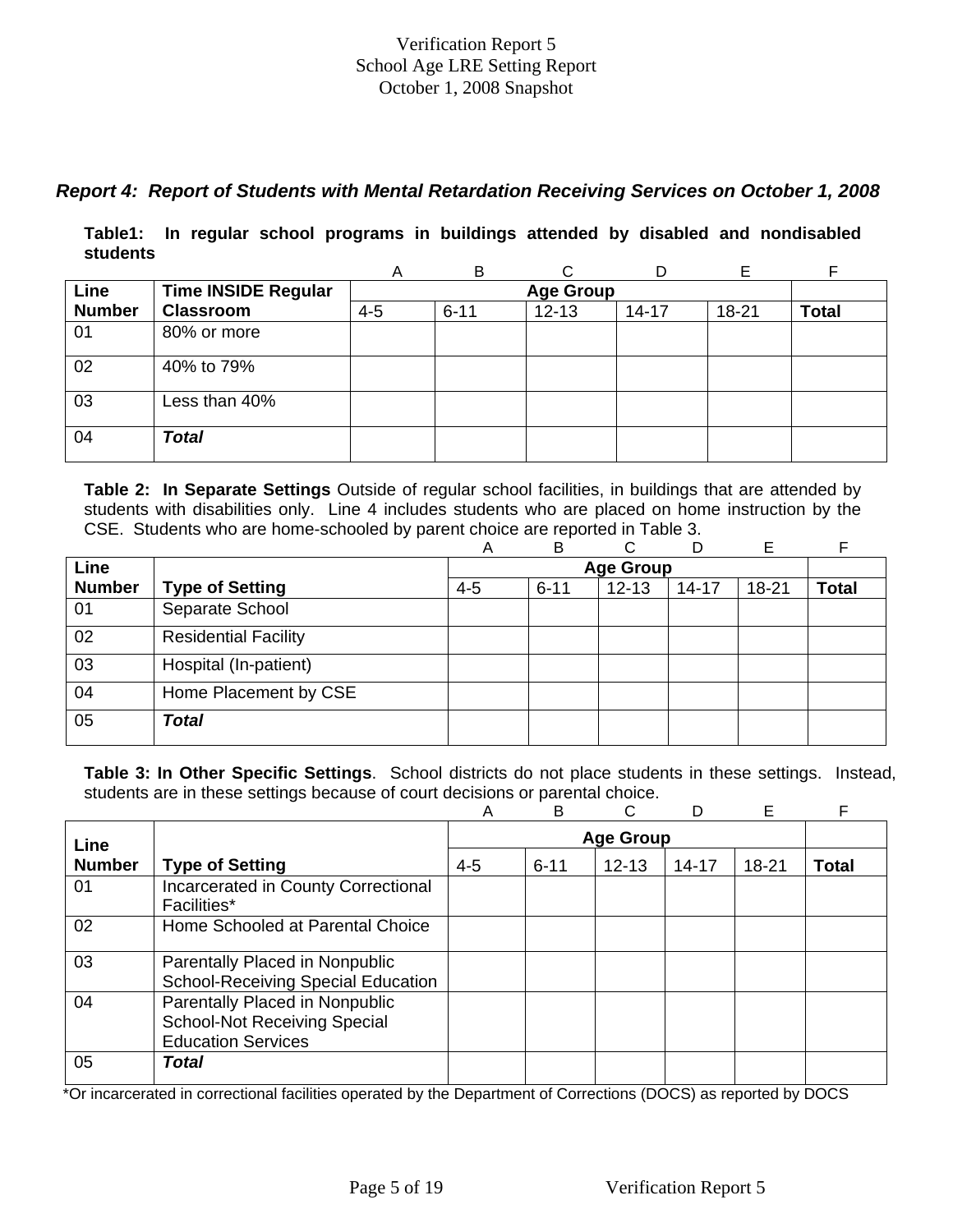## *Report 5: Report of Students with Deafness Receiving Services on October 1, 2008*

**Table1: In regular school programs in buildings attended by disabled and nondisabled students** 

|               |                            | Α       | B        | C                |           |       | F            |
|---------------|----------------------------|---------|----------|------------------|-----------|-------|--------------|
| Line          | <b>Time INSIDE Regular</b> |         |          | <b>Age Group</b> |           |       |              |
| <b>Number</b> | <b>Classroom</b>           | $4 - 5$ | $6 - 11$ | $12 - 13$        | $14 - 17$ | 18-21 | <b>Total</b> |
| 01            | 80% or more                |         |          |                  |           |       |              |
| 02            | 40% to 79%                 |         |          |                  |           |       |              |
| 03            | Less than 40%              |         |          |                  |           |       |              |
| 04            | <b>Total</b>               |         |          |                  |           |       |              |

**Table 2: In Separate Settings** Outside of regular school facilities, in buildings that are attended by students with disabilities only. Line 4 includes students who are placed on home instruction by the CSE. Students who are home-schooled by parent choice are reported in Table 3.

|               |                             | А       | B        | ⌒                | D         | E         | F            |
|---------------|-----------------------------|---------|----------|------------------|-----------|-----------|--------------|
| Line          |                             |         |          | <b>Age Group</b> |           |           |              |
| <b>Number</b> | <b>Type of Setting</b>      | $4 - 5$ | $6 - 11$ | $12 - 13$        | $14 - 17$ | $18 - 21$ | <b>Total</b> |
| 01            | Separate School             |         |          |                  |           |           |              |
| 02            | <b>Residential Facility</b> |         |          |                  |           |           |              |
| 03            | Hospital (In-patient)       |         |          |                  |           |           |              |
| 04            | Home Placement by CSE       |         |          |                  |           |           |              |
| 05            | <b>Total</b>                |         |          |                  |           |           |              |

**Table 3: In Other Specific Settings**. School districts do not place students in these settings. Instead, students are in these settings because of court decisions or parental choice.

|               |                                                                                                    | Α       | B        | C                |           | Е         | F            |
|---------------|----------------------------------------------------------------------------------------------------|---------|----------|------------------|-----------|-----------|--------------|
| Line          |                                                                                                    |         |          | <b>Age Group</b> |           |           |              |
| <b>Number</b> | <b>Type of Setting</b>                                                                             | $4 - 5$ | $6 - 11$ | $12 - 13$        | $14 - 17$ | $18 - 21$ | <b>Total</b> |
| 01            | Incarcerated in County Correctional<br><b>Facilities*</b>                                          |         |          |                  |           |           |              |
| 02            | Home Schooled at Parental Choice                                                                   |         |          |                  |           |           |              |
| 03            | Parentally Placed in Nonpublic<br><b>School-Receiving Special Education</b>                        |         |          |                  |           |           |              |
| 04            | Parentally Placed in Nonpublic<br><b>School-Not Receiving Special</b><br><b>Education Services</b> |         |          |                  |           |           |              |
| 05            | <b>Total</b>                                                                                       |         |          |                  |           |           |              |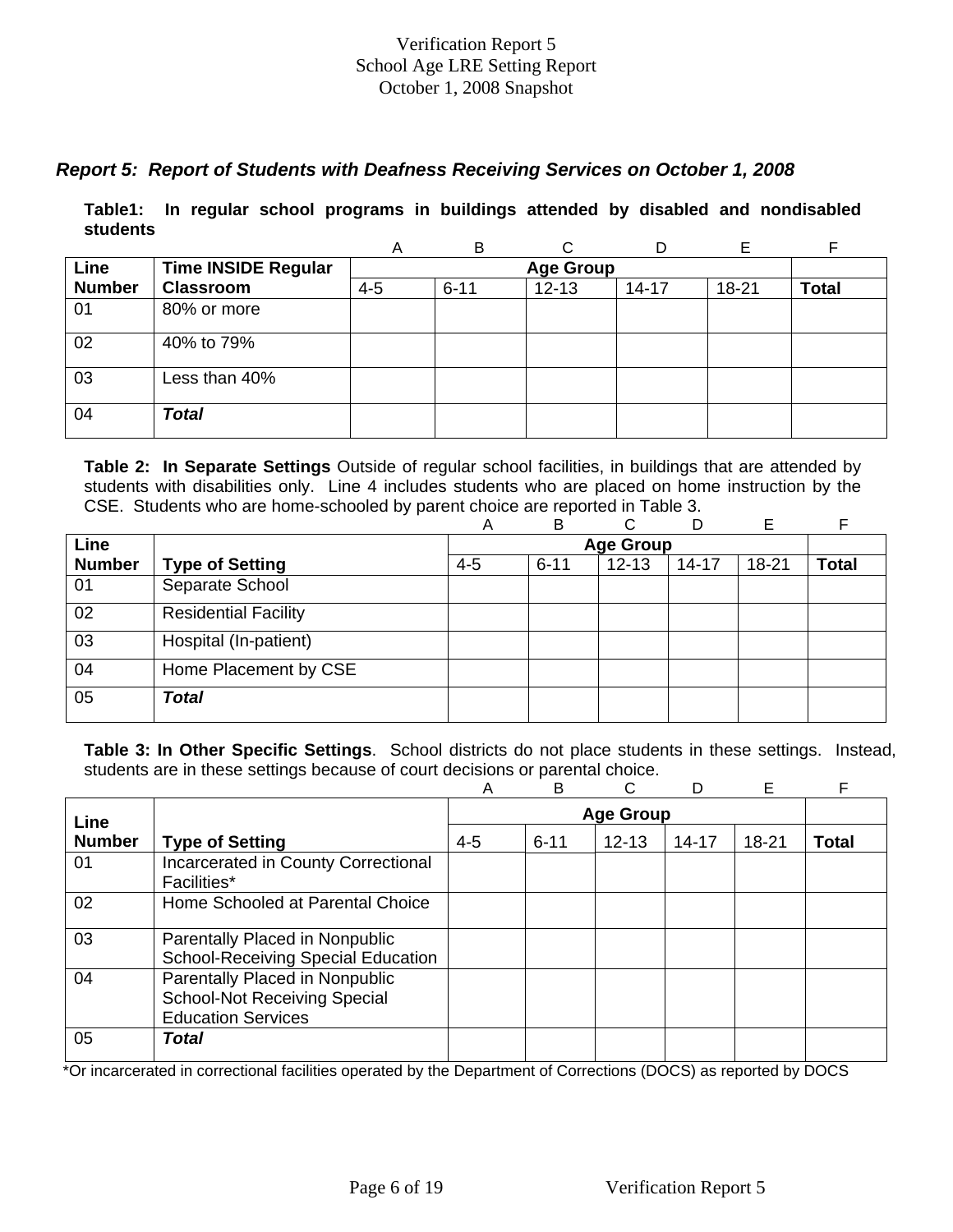## *Report 6: Report of Students with Hearing Impairments Receiving Services on October 1, 2008*

**Table1: In regular school programs in buildings attended by disabled and nondisabled students** 

|               |                            | A       | B                | ⌒         |           |       |              |  |  |  |  |  |
|---------------|----------------------------|---------|------------------|-----------|-----------|-------|--------------|--|--|--|--|--|
| Line          | <b>Time INSIDE Regular</b> |         | <b>Age Group</b> |           |           |       |              |  |  |  |  |  |
| <b>Number</b> | <b>Classroom</b>           | $4 - 5$ | $6 - 11$         | $12 - 13$ | $14 - 17$ | 18-21 | <b>Total</b> |  |  |  |  |  |
| 01            | 80% or more                |         |                  |           |           |       |              |  |  |  |  |  |
| 02            | 40% to 79%                 |         |                  |           |           |       |              |  |  |  |  |  |
| 03            | Less than 40%              |         |                  |           |           |       |              |  |  |  |  |  |
| 04            | <b>Total</b>               |         |                  |           |           |       |              |  |  |  |  |  |

**Table 2: In Separate Settings** Outside of regular school facilities, in buildings that are attended by students with disabilities only. Line 4 includes students who are placed on home instruction by the CSE. Students who are home-schooled by parent choice are reported in Table 3.

|               |                             | Α       | B        | C.               | D         | Е         | E            |
|---------------|-----------------------------|---------|----------|------------------|-----------|-----------|--------------|
| Line          |                             |         |          | <b>Age Group</b> |           |           |              |
| <b>Number</b> | <b>Type of Setting</b>      | $4 - 5$ | $6 - 11$ | $12 - 13$        | $14 - 17$ | $18 - 21$ | <b>Total</b> |
| 01            | Separate School             |         |          |                  |           |           |              |
| 02            | <b>Residential Facility</b> |         |          |                  |           |           |              |
| 03            | Hospital (In-patient)       |         |          |                  |           |           |              |
| 04            | Home Placement by CSE       |         |          |                  |           |           |              |
| 05            | Total                       |         |          |                  |           |           |              |

**Table 3: In Other Specific Settings**. School districts do not place students in these settings. Instead, students are in these settings because of court decisions or parental choice.

|               |                                                                                                    | Α       | B        | C                |           | E     | F            |
|---------------|----------------------------------------------------------------------------------------------------|---------|----------|------------------|-----------|-------|--------------|
| Line          |                                                                                                    |         |          | <b>Age Group</b> |           |       |              |
| <b>Number</b> | <b>Type of Setting</b>                                                                             | $4 - 5$ | $6 - 11$ | $12 - 13$        | $14 - 17$ | 18-21 | <b>Total</b> |
| 01            | Incarcerated in County Correctional<br><b>Facilities*</b>                                          |         |          |                  |           |       |              |
| 02            | Home Schooled at Parental Choice                                                                   |         |          |                  |           |       |              |
| 03            | Parentally Placed in Nonpublic<br><b>School-Receiving Special Education</b>                        |         |          |                  |           |       |              |
| 04            | Parentally Placed in Nonpublic<br><b>School-Not Receiving Special</b><br><b>Education Services</b> |         |          |                  |           |       |              |
| 05            | Total                                                                                              |         |          |                  |           |       |              |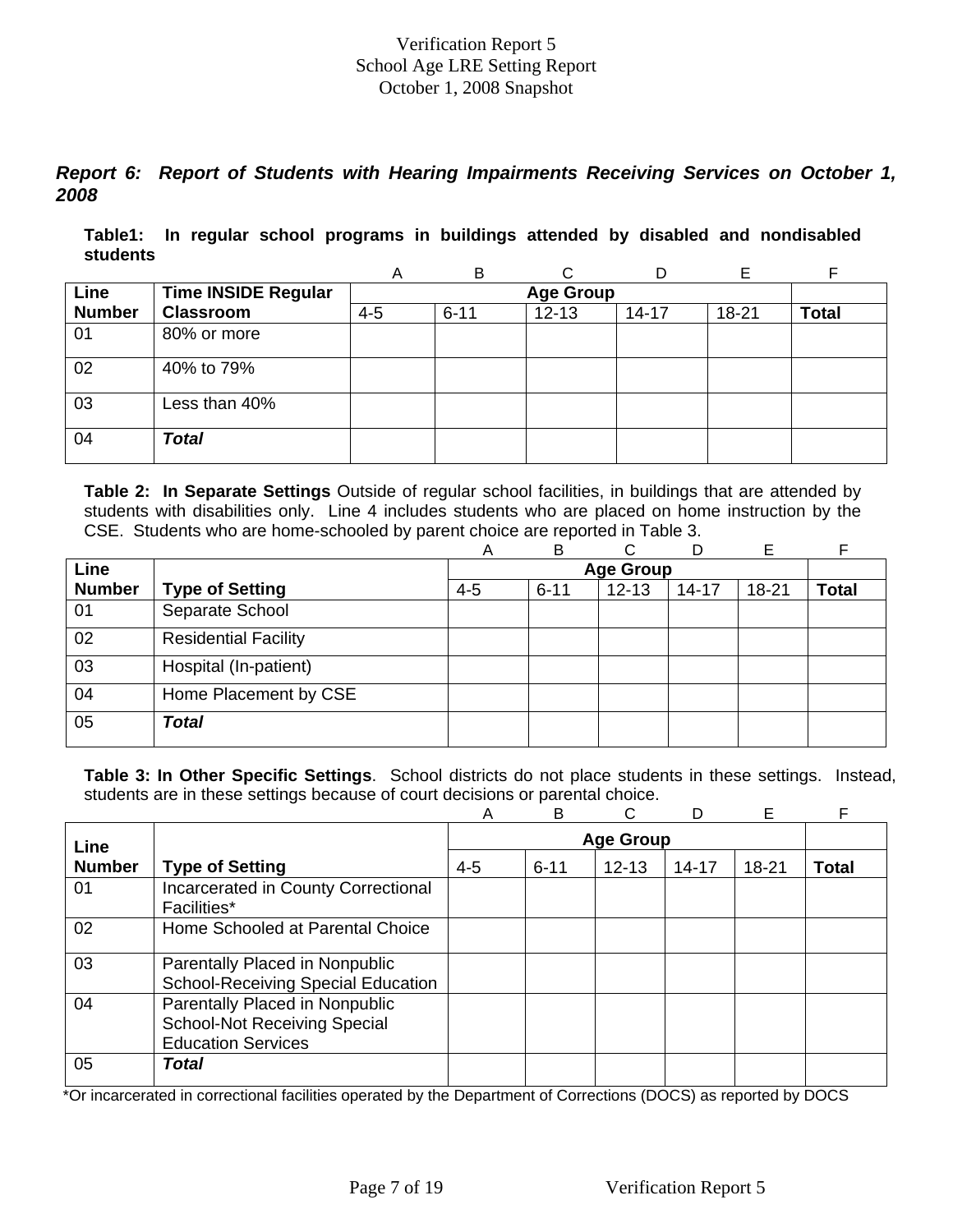## *Report 7: Report of Students with Speech or Language Receiving Services on October 1, 2008*

**Table1: In regular school programs in buildings attended by disabled and nondisabled students** 

|               |                            | A       | B        |                  | D         | E     |              |
|---------------|----------------------------|---------|----------|------------------|-----------|-------|--------------|
| Line          | <b>Time INSIDE Regular</b> |         |          | <b>Age Group</b> |           |       |              |
| <b>Number</b> | <b>Classroom</b>           | $4 - 5$ | $6 - 11$ | $12 - 13$        | $14 - 17$ | 18-21 | <b>Total</b> |
| 01            | 80% or more                |         |          |                  |           |       |              |
| 02            | 40% to 79%                 |         |          |                  |           |       |              |
| 03            | Less than 40%              |         |          |                  |           |       |              |
| 04            | <b>Total</b>               |         |          |                  |           |       |              |

**Table 2: In Separate Settings** Outside of regular school facilities, in buildings that are attended by students with disabilities only. Line 4 includes students who are placed on home instruction by the CSE. Students who are home-schooled by parent choice are reported in Table 3.

|               |                             | А       | B        | ⌒                | D         | E         | F            |
|---------------|-----------------------------|---------|----------|------------------|-----------|-----------|--------------|
| Line          |                             |         |          | <b>Age Group</b> |           |           |              |
| <b>Number</b> | <b>Type of Setting</b>      | $4 - 5$ | $6 - 11$ | $12 - 13$        | $14 - 17$ | $18 - 21$ | <b>Total</b> |
| 01            | Separate School             |         |          |                  |           |           |              |
| 02            | <b>Residential Facility</b> |         |          |                  |           |           |              |
| 03            | Hospital (In-patient)       |         |          |                  |           |           |              |
| 04            | Home Placement by CSE       |         |          |                  |           |           |              |
| 05            | <b>Total</b>                |         |          |                  |           |           |              |

**Table 3: In Other Specific Settings**. School districts do not place students in these settings. Instead, students are in these settings because of court decisions or parental choice.

|               |                                                                                                    | Α       | B                |           |           | Е         | F            |  |  |  |
|---------------|----------------------------------------------------------------------------------------------------|---------|------------------|-----------|-----------|-----------|--------------|--|--|--|
| Line          |                                                                                                    |         | <b>Age Group</b> |           |           |           |              |  |  |  |
| <b>Number</b> | <b>Type of Setting</b>                                                                             | $4 - 5$ | $6 - 11$         | $12 - 13$ | $14 - 17$ | $18 - 21$ | <b>Total</b> |  |  |  |
| 01            | Incarcerated in County Correctional<br>Facilities*                                                 |         |                  |           |           |           |              |  |  |  |
| 02            | Home Schooled at Parental Choice                                                                   |         |                  |           |           |           |              |  |  |  |
| 03            | Parentally Placed in Nonpublic<br><b>School-Receiving Special Education</b>                        |         |                  |           |           |           |              |  |  |  |
| 04            | Parentally Placed in Nonpublic<br><b>School-Not Receiving Special</b><br><b>Education Services</b> |         |                  |           |           |           |              |  |  |  |
| 05            | Total                                                                                              |         |                  |           |           |           |              |  |  |  |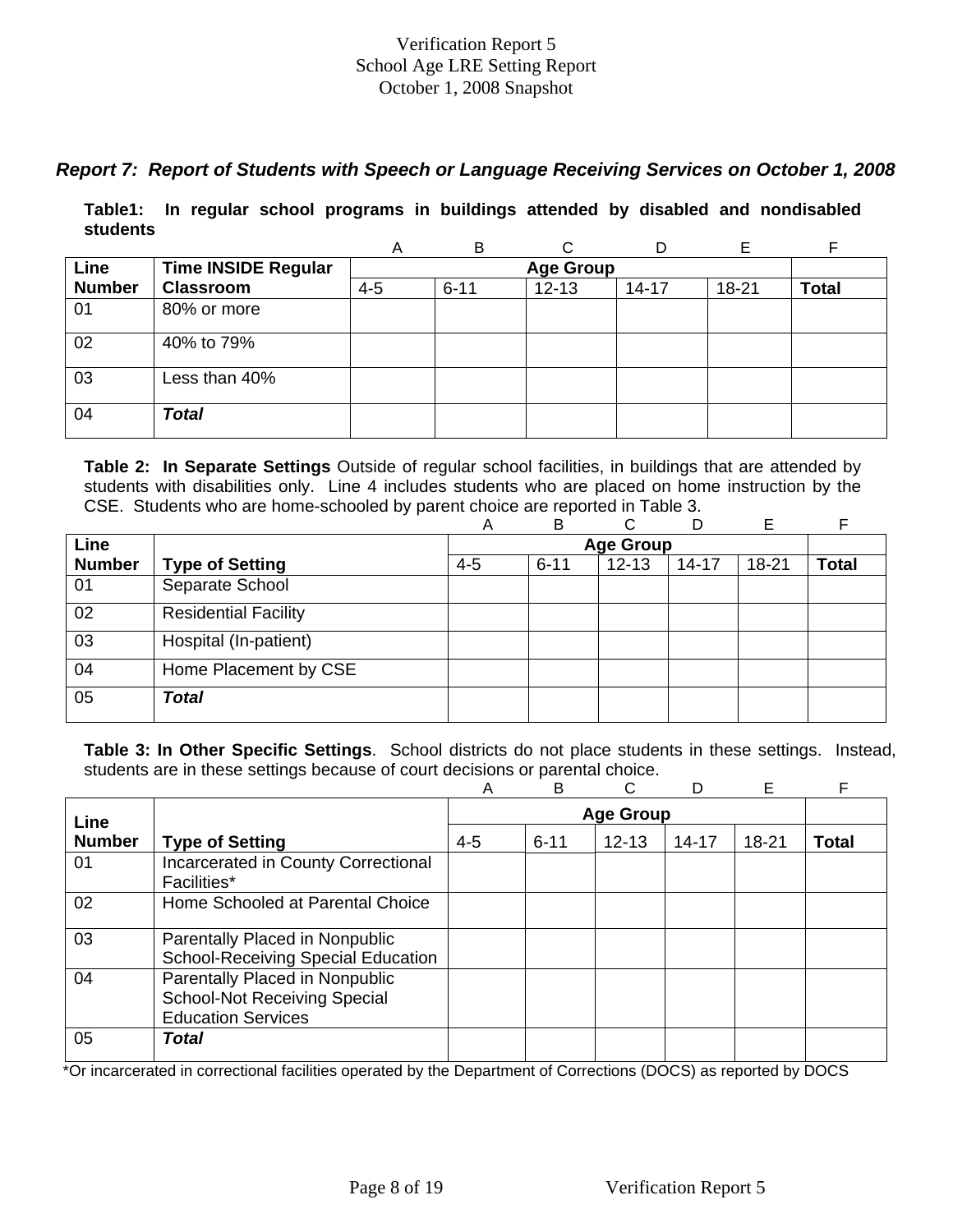## *Report 8: Report of Students with Visual Impairments (including Blindness) Receiving Services on October 1, 2008*

**Table1: In regular school programs in buildings attended by disabled and nondisabled students** 

|               |                            | A       | B        | ⌒                |           |       | F            |
|---------------|----------------------------|---------|----------|------------------|-----------|-------|--------------|
| Line          | <b>Time INSIDE Regular</b> |         |          | <b>Age Group</b> |           |       |              |
| <b>Number</b> | <b>Classroom</b>           | $4 - 5$ | $6 - 11$ | $12 - 13$        | $14 - 17$ | 18-21 | <b>Total</b> |
| 01            | 80% or more                |         |          |                  |           |       |              |
| 02            | 40% to 79%                 |         |          |                  |           |       |              |
| 03            | Less than 40%              |         |          |                  |           |       |              |
| 04            | <b>Total</b>               |         |          |                  |           |       |              |

**Table 2: In Separate Settings** Outside of regular school facilities, in buildings that are attended by students with disabilities only. Line 4 includes students who are placed on home instruction by the CSE. Students who are home-schooled by parent choice are reported in Table 3.

|               |                             | Α       | B        | C.               | D         | Е         | F            |
|---------------|-----------------------------|---------|----------|------------------|-----------|-----------|--------------|
| Line          |                             |         |          | <b>Age Group</b> |           |           |              |
| <b>Number</b> | <b>Type of Setting</b>      | $4 - 5$ | $6 - 11$ | $12 - 13$        | $14 - 17$ | $18 - 21$ | <b>Total</b> |
| 01            | Separate School             |         |          |                  |           |           |              |
| 02            | <b>Residential Facility</b> |         |          |                  |           |           |              |
| 03            | Hospital (In-patient)       |         |          |                  |           |           |              |
| 04            | Home Placement by CSE       |         |          |                  |           |           |              |
| 05            | <b>Total</b>                |         |          |                  |           |           |              |

**Table 3: In Other Specific Settings**. School districts do not place students in these settings. Instead, students are in these settings because of court decisions or parental choice.

|               |                                                                                                    | Α       | B        | C.               |           | E         | F            |
|---------------|----------------------------------------------------------------------------------------------------|---------|----------|------------------|-----------|-----------|--------------|
| Line          |                                                                                                    |         |          | <b>Age Group</b> |           |           |              |
| <b>Number</b> | <b>Type of Setting</b>                                                                             | $4 - 5$ | $6 - 11$ | $12 - 13$        | $14 - 17$ | $18 - 21$ | <b>Total</b> |
| 01            | Incarcerated in County Correctional<br><b>Facilities*</b>                                          |         |          |                  |           |           |              |
| 02            | Home Schooled at Parental Choice                                                                   |         |          |                  |           |           |              |
| 03            | Parentally Placed in Nonpublic<br><b>School-Receiving Special Education</b>                        |         |          |                  |           |           |              |
| 04            | Parentally Placed in Nonpublic<br><b>School-Not Receiving Special</b><br><b>Education Services</b> |         |          |                  |           |           |              |
| 05            | Total                                                                                              |         |          |                  |           |           |              |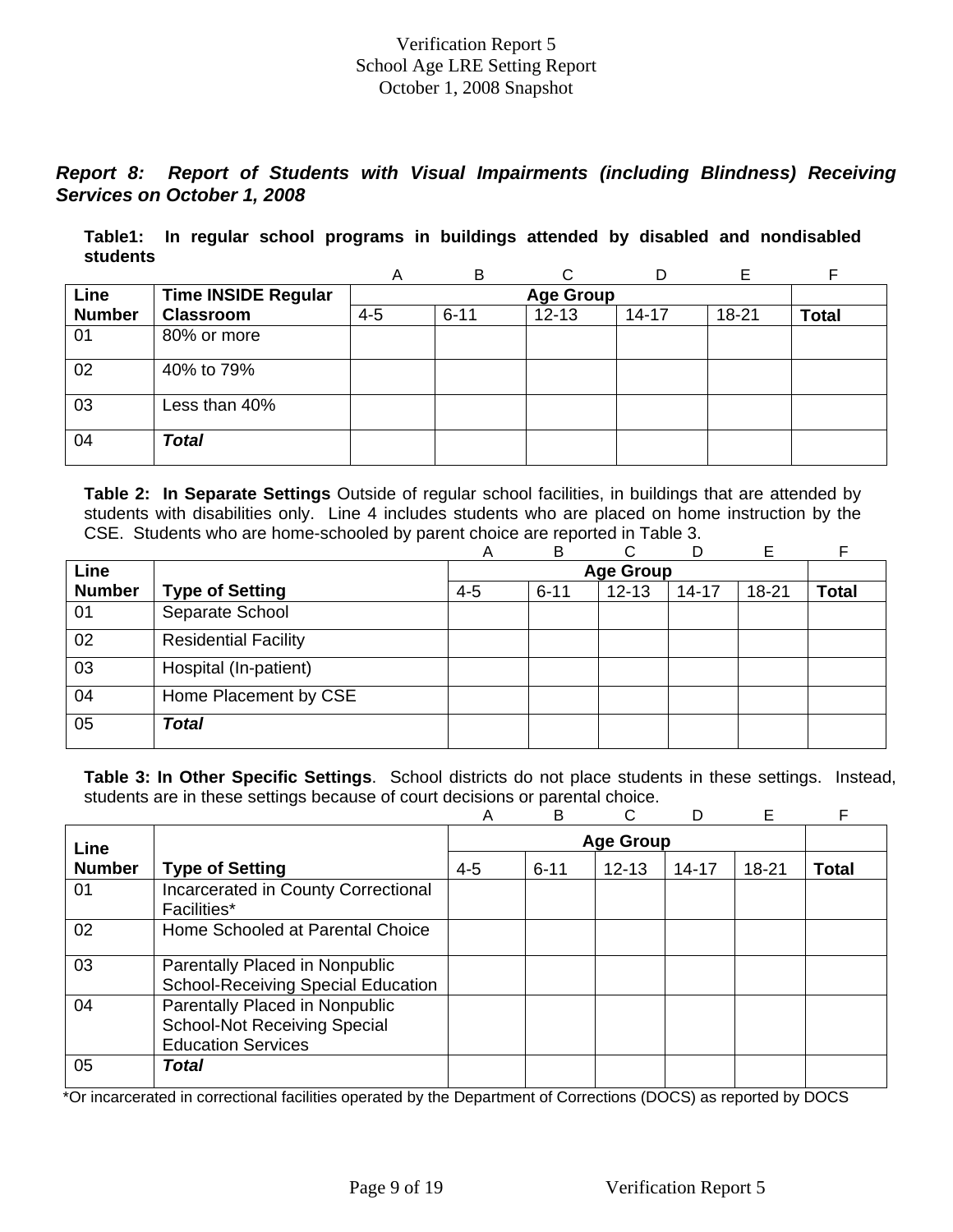## *Report 9: Report of Students with Orthopedic Impairments Receiving Services on October 1, 2008*

**Table1: In regular school programs in buildings attended by disabled and nondisabled students** 

|               |                            | A       | B                |           | D         | F         |              |  |  |  |  |  |
|---------------|----------------------------|---------|------------------|-----------|-----------|-----------|--------------|--|--|--|--|--|
| Line          | <b>Time INSIDE Regular</b> |         | <b>Age Group</b> |           |           |           |              |  |  |  |  |  |
| <b>Number</b> | <b>Classroom</b>           | $4 - 5$ | $6 - 11$         | $12 - 13$ | $14 - 17$ | $18 - 21$ | <b>Total</b> |  |  |  |  |  |
| 01            | 80% or more                |         |                  |           |           |           |              |  |  |  |  |  |
| 02            | 40% to 79%                 |         |                  |           |           |           |              |  |  |  |  |  |
| 03            | Less than 40%              |         |                  |           |           |           |              |  |  |  |  |  |
| 04            | <b>Total</b>               |         |                  |           |           |           |              |  |  |  |  |  |

**Table 2: In Separate Settings** Outside of regular school facilities, in buildings that are attended by students with disabilities only. Line 4 includes students who are placed on home instruction by the CSE. Students who are home-schooled by parent choice are reported in Table 3.

|               |                             | Α       | B        | ⌒                |           | E         |              |
|---------------|-----------------------------|---------|----------|------------------|-----------|-----------|--------------|
| Line          |                             |         |          | <b>Age Group</b> |           |           |              |
| <b>Number</b> | <b>Type of Setting</b>      | $4 - 5$ | $6 - 11$ | $12 - 13$        | $14 - 17$ | $18 - 21$ | <b>Total</b> |
| 01            | Separate School             |         |          |                  |           |           |              |
| 02            | <b>Residential Facility</b> |         |          |                  |           |           |              |
| 03            | Hospital (In-patient)       |         |          |                  |           |           |              |
| 04            | Home Placement by CSE       |         |          |                  |           |           |              |
| 05            | <b>Total</b>                |         |          |                  |           |           |              |

**Table 3: In Other Specific Settings**. School districts do not place students in these settings. Instead, students are in these settings because of court decisions or parental choice.

|               |                                                                                                    | Α       | B        | C                |           | Е         | F            |
|---------------|----------------------------------------------------------------------------------------------------|---------|----------|------------------|-----------|-----------|--------------|
| Line          |                                                                                                    |         |          | <b>Age Group</b> |           |           |              |
| <b>Number</b> | <b>Type of Setting</b>                                                                             | $4 - 5$ | $6 - 11$ | $12 - 13$        | $14 - 17$ | $18 - 21$ | <b>Total</b> |
| 01            | Incarcerated in County Correctional<br><b>Facilities*</b>                                          |         |          |                  |           |           |              |
| 02            | Home Schooled at Parental Choice                                                                   |         |          |                  |           |           |              |
| 03            | Parentally Placed in Nonpublic<br><b>School-Receiving Special Education</b>                        |         |          |                  |           |           |              |
| 04            | Parentally Placed in Nonpublic<br><b>School-Not Receiving Special</b><br><b>Education Services</b> |         |          |                  |           |           |              |
| 05            | <b>Total</b>                                                                                       |         |          |                  |           |           |              |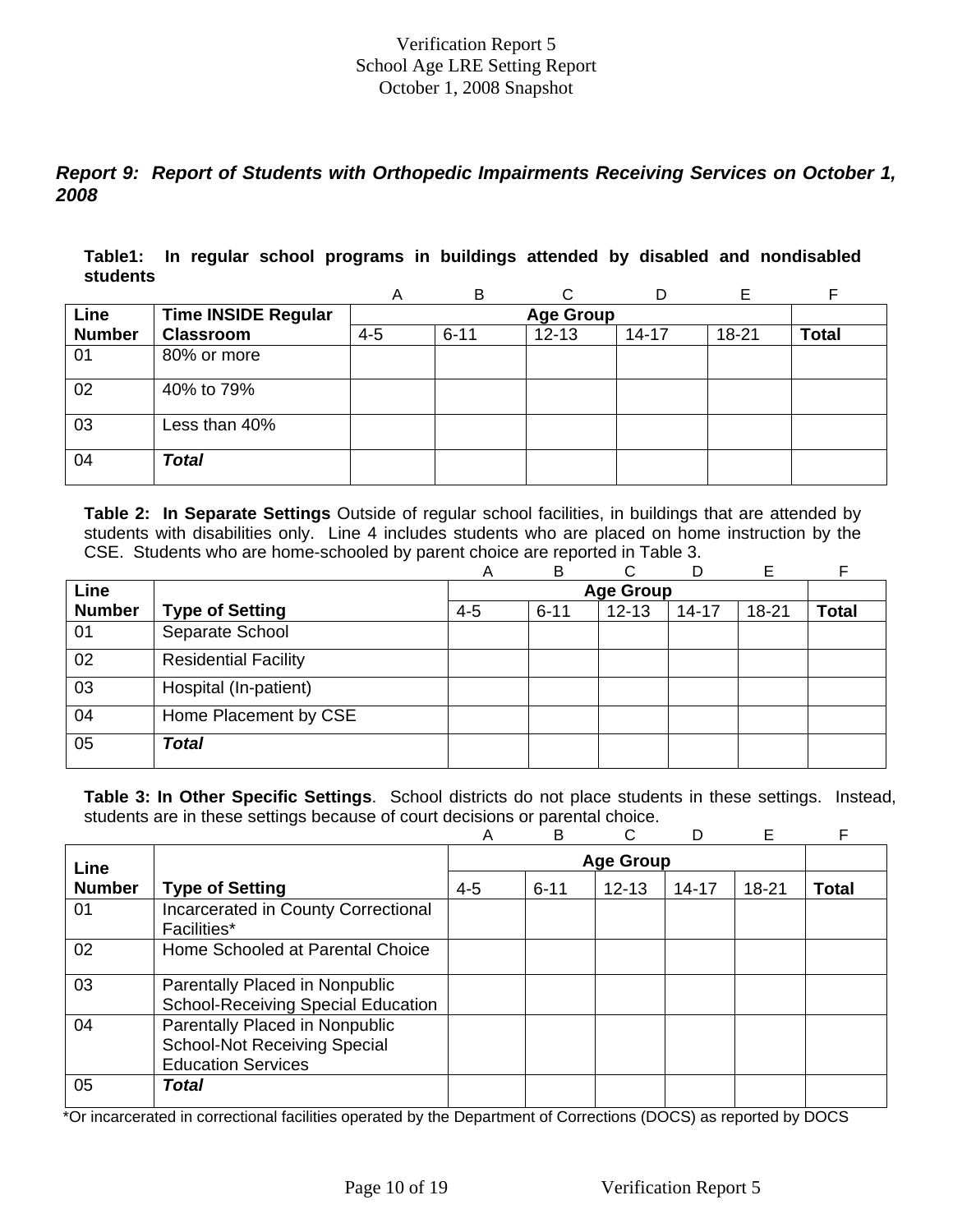## *Report 10: Report of Students with Other Health Impairments Receiving Services on October 1, 2008*

**Table1: In regular school programs in buildings attended by disabled and nondisabled students** 

|               |                            | A       | B                |           | D         | Е     |              |  |  |  |  |  |
|---------------|----------------------------|---------|------------------|-----------|-----------|-------|--------------|--|--|--|--|--|
| Line          | <b>Time INSIDE Regular</b> |         | <b>Age Group</b> |           |           |       |              |  |  |  |  |  |
| <b>Number</b> | <b>Classroom</b>           | $4 - 5$ | $6 - 11$         | $12 - 13$ | $14 - 17$ | 18-21 | <b>Total</b> |  |  |  |  |  |
| 01            | 80% or more                |         |                  |           |           |       |              |  |  |  |  |  |
| 02            | 40% to 79%                 |         |                  |           |           |       |              |  |  |  |  |  |
| 03            | Less than 40%              |         |                  |           |           |       |              |  |  |  |  |  |
| 04            | <b>Total</b>               |         |                  |           |           |       |              |  |  |  |  |  |

**Table 2: In Separate Settings** Outside of regular school facilities, in buildings that are attended by students with disabilities only. Line 4 includes students who are placed on home instruction by the CSE. Students who are home-schooled by parent choice are reported in Table 3.

|               |                             | Α       | B        | C.               | D         | Е         | F            |
|---------------|-----------------------------|---------|----------|------------------|-----------|-----------|--------------|
| <b>Line</b>   |                             |         |          | <b>Age Group</b> |           |           |              |
| <b>Number</b> | <b>Type of Setting</b>      | $4 - 5$ | $6 - 11$ | $12 - 13$        | $14 - 17$ | $18 - 21$ | <b>Total</b> |
| 01            | Separate School             |         |          |                  |           |           |              |
| 02            | <b>Residential Facility</b> |         |          |                  |           |           |              |
| 03            | Hospital (In-patient)       |         |          |                  |           |           |              |
| 04            | Home Placement by CSE       |         |          |                  |           |           |              |
| 05            | <b>Total</b>                |         |          |                  |           |           |              |

**Table 3: In Other Specific Settings**. School districts do not place students in these settings. Instead, students are in these settings because of court decisions or parental choice.

|               |                                                                                                    | Α       | B        | C.               |           | E         | F            |
|---------------|----------------------------------------------------------------------------------------------------|---------|----------|------------------|-----------|-----------|--------------|
| Line          |                                                                                                    |         |          | <b>Age Group</b> |           |           |              |
| <b>Number</b> | <b>Type of Setting</b>                                                                             | $4 - 5$ | $6 - 11$ | $12 - 13$        | $14 - 17$ | $18 - 21$ | <b>Total</b> |
| 01            | Incarcerated in County Correctional<br><b>Facilities*</b>                                          |         |          |                  |           |           |              |
| 02            | Home Schooled at Parental Choice                                                                   |         |          |                  |           |           |              |
| 03            | Parentally Placed in Nonpublic<br><b>School-Receiving Special Education</b>                        |         |          |                  |           |           |              |
| 04            | Parentally Placed in Nonpublic<br><b>School-Not Receiving Special</b><br><b>Education Services</b> |         |          |                  |           |           |              |
| 05            | Total                                                                                              |         |          |                  |           |           |              |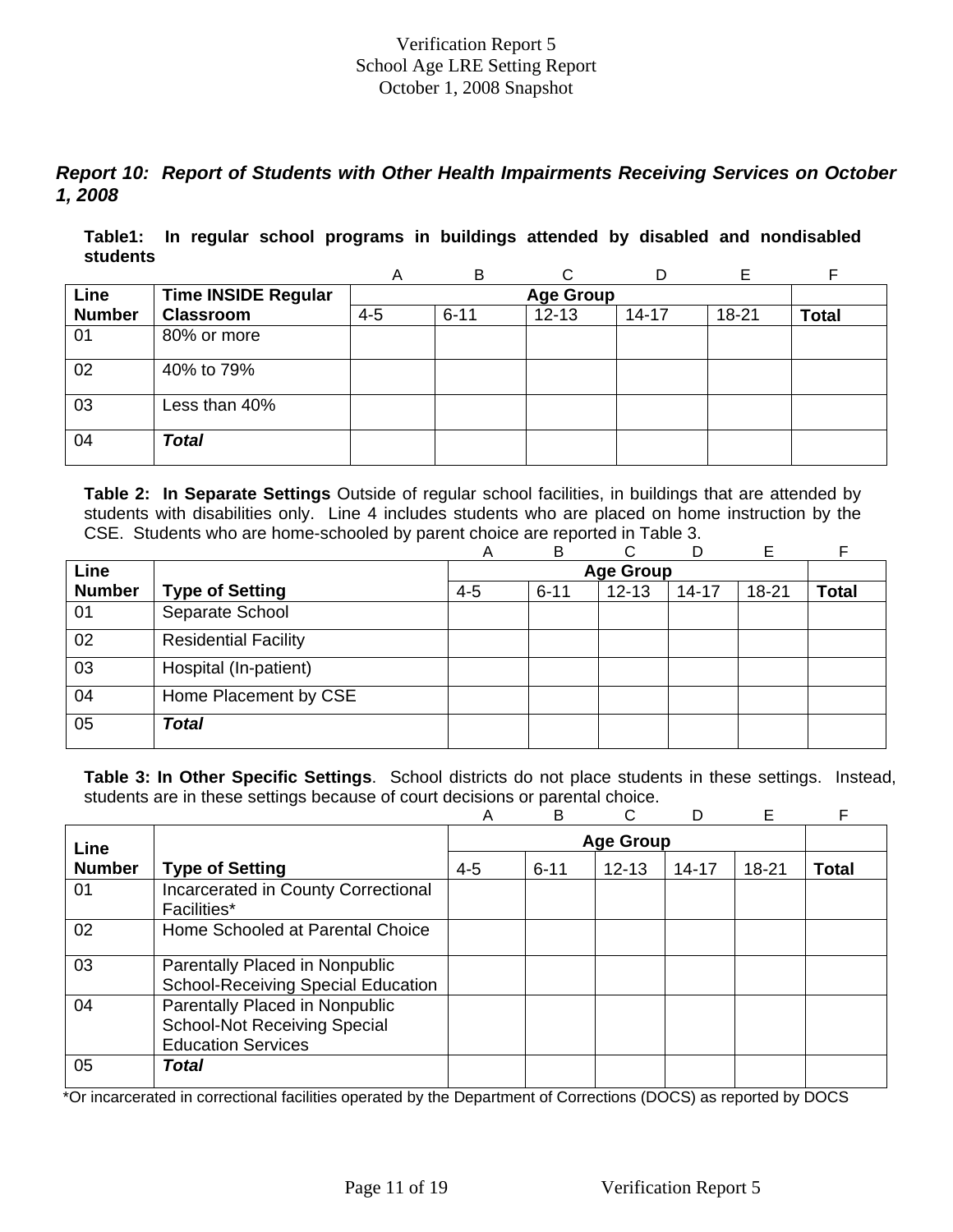## *Report 11: Report of Students with Multiple Disabilities Receiving Services on October 1, 2008*

**Table1: In regular school programs in buildings attended by disabled and nondisabled students** 

|               |                            | A       | B                |           |           | F         |              |  |  |  |  |  |
|---------------|----------------------------|---------|------------------|-----------|-----------|-----------|--------------|--|--|--|--|--|
| Line          | <b>Time INSIDE Regular</b> |         | <b>Age Group</b> |           |           |           |              |  |  |  |  |  |
| <b>Number</b> | <b>Classroom</b>           | $4 - 5$ | $6 - 11$         | $12 - 13$ | $14 - 17$ | $18 - 21$ | <b>Total</b> |  |  |  |  |  |
| 01            | 80% or more                |         |                  |           |           |           |              |  |  |  |  |  |
| 02            | 40% to 79%                 |         |                  |           |           |           |              |  |  |  |  |  |
| 03            | Less than 40%              |         |                  |           |           |           |              |  |  |  |  |  |
| 04            | <b>Total</b>               |         |                  |           |           |           |              |  |  |  |  |  |

**Table 2: In Separate Settings** Outside of regular school facilities, in buildings that are attended by students with disabilities only. Line 4 includes students who are placed on home instruction by the CSE. Students who are home-schooled by parent choice are reported in Table 3.

|               |                             | Α       | B        | C.               | D         | Е         | E            |
|---------------|-----------------------------|---------|----------|------------------|-----------|-----------|--------------|
| Line          |                             |         |          | <b>Age Group</b> |           |           |              |
| <b>Number</b> | <b>Type of Setting</b>      | $4 - 5$ | $6 - 11$ | $12 - 13$        | $14 - 17$ | $18 - 21$ | <b>Total</b> |
| 01            | Separate School             |         |          |                  |           |           |              |
| 02            | <b>Residential Facility</b> |         |          |                  |           |           |              |
| 03            | Hospital (In-patient)       |         |          |                  |           |           |              |
| 04            | Home Placement by CSE       |         |          |                  |           |           |              |
| 05            | Total                       |         |          |                  |           |           |              |

**Table 3: In Other Specific Settings**. School districts do not place students in these settings. Instead, students are in these settings because of court decisions or parental choice.

|               |                                                                                                    | Α       | B        | C                |           | E     | F            |
|---------------|----------------------------------------------------------------------------------------------------|---------|----------|------------------|-----------|-------|--------------|
| Line          |                                                                                                    |         |          | <b>Age Group</b> |           |       |              |
| <b>Number</b> | <b>Type of Setting</b>                                                                             | $4 - 5$ | $6 - 11$ | $12 - 13$        | $14 - 17$ | 18-21 | <b>Total</b> |
| 01            | Incarcerated in County Correctional<br><b>Facilities*</b>                                          |         |          |                  |           |       |              |
| 02            | Home Schooled at Parental Choice                                                                   |         |          |                  |           |       |              |
| 03            | Parentally Placed in Nonpublic<br><b>School-Receiving Special Education</b>                        |         |          |                  |           |       |              |
| 04            | Parentally Placed in Nonpublic<br><b>School-Not Receiving Special</b><br><b>Education Services</b> |         |          |                  |           |       |              |
| 05            | Total                                                                                              |         |          |                  |           |       |              |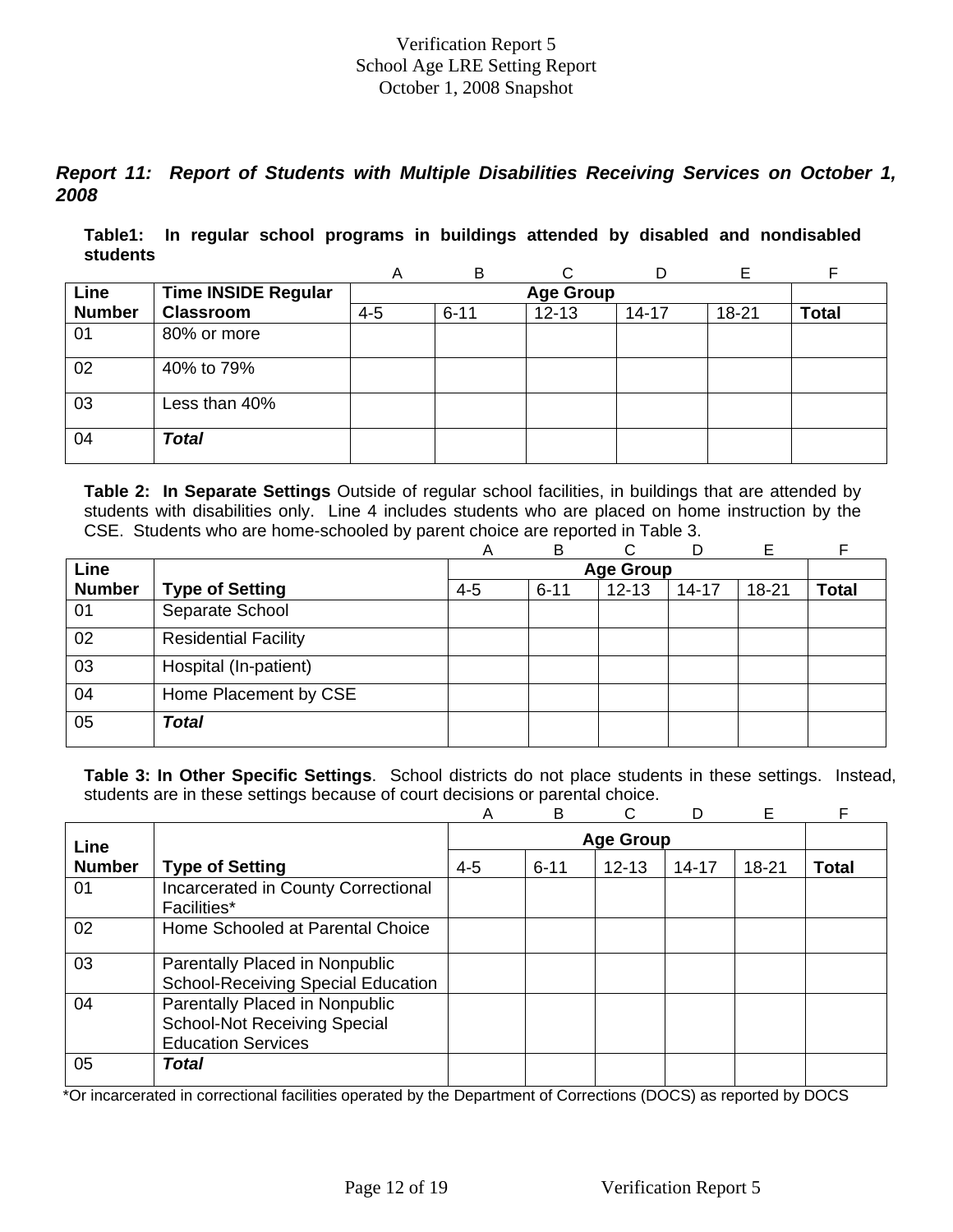## *Report 12: Report of Students with Deaf - Blindness Receiving Services on October 1, 2008*

**Table1: In regular school programs in buildings attended by disabled and nondisabled students** 

|               |                            | Α       | B                | ⌒         |           |       |              |  |  |  |  |  |
|---------------|----------------------------|---------|------------------|-----------|-----------|-------|--------------|--|--|--|--|--|
| Line          | <b>Time INSIDE Regular</b> |         | <b>Age Group</b> |           |           |       |              |  |  |  |  |  |
| <b>Number</b> | <b>Classroom</b>           | $4 - 5$ | $6 - 11$         | $12 - 13$ | $14 - 17$ | 18-21 | <b>Total</b> |  |  |  |  |  |
| 01            | 80% or more                |         |                  |           |           |       |              |  |  |  |  |  |
| 02            | 40% to 79%                 |         |                  |           |           |       |              |  |  |  |  |  |
| 03            | Less than 40%              |         |                  |           |           |       |              |  |  |  |  |  |
| 04            | <b>Total</b>               |         |                  |           |           |       |              |  |  |  |  |  |

**Table 2: In Separate Settings** Outside of regular school facilities, in buildings that are attended by students with disabilities only. Line 4 includes students who are placed on home instruction by the CSE. Students who are home-schooled by parent choice are reported in Table 3.

|               |                             | Α       | в        | ⌒                | D         | E     |              |
|---------------|-----------------------------|---------|----------|------------------|-----------|-------|--------------|
| Line          |                             |         |          | <b>Age Group</b> |           |       |              |
| <b>Number</b> | <b>Type of Setting</b>      | $4 - 5$ | $6 - 11$ | $12 - 13$        | $14 - 17$ | 18-21 | <b>Total</b> |
| 01            | Separate School             |         |          |                  |           |       |              |
| 02            | <b>Residential Facility</b> |         |          |                  |           |       |              |
| 03            | Hospital (In-patient)       |         |          |                  |           |       |              |
| 04            | Home Placement by CSE       |         |          |                  |           |       |              |
| 05            | <b>Total</b>                |         |          |                  |           |       |              |

**Table 3: In Other Specific Settings**. School districts do not place students in these settings. Instead, students are in these settings because of court decisions or parental choice.

|               |                                           | A       | B                |           | D         | Е         |       |  |
|---------------|-------------------------------------------|---------|------------------|-----------|-----------|-----------|-------|--|
| Line          |                                           |         | <b>Age Group</b> |           |           |           |       |  |
| <b>Number</b> | <b>Type of Setting</b>                    | $4 - 5$ | $6 - 11$         | $12 - 13$ | $14 - 17$ | $18 - 21$ | Total |  |
| 01            | Incarcerated in County Correctional       |         |                  |           |           |           |       |  |
|               | Facilities*                               |         |                  |           |           |           |       |  |
| 02            | Home Schooled at Parental Choice          |         |                  |           |           |           |       |  |
| 03            | Parentally Placed in Nonpublic            |         |                  |           |           |           |       |  |
|               | <b>School-Receiving Special Education</b> |         |                  |           |           |           |       |  |
| 04            | Parentally Placed in Nonpublic            |         |                  |           |           |           |       |  |
|               | <b>School-Not Receiving Special</b>       |         |                  |           |           |           |       |  |
|               | <b>Education Services</b>                 |         |                  |           |           |           |       |  |
| 05            | Total                                     |         |                  |           |           |           |       |  |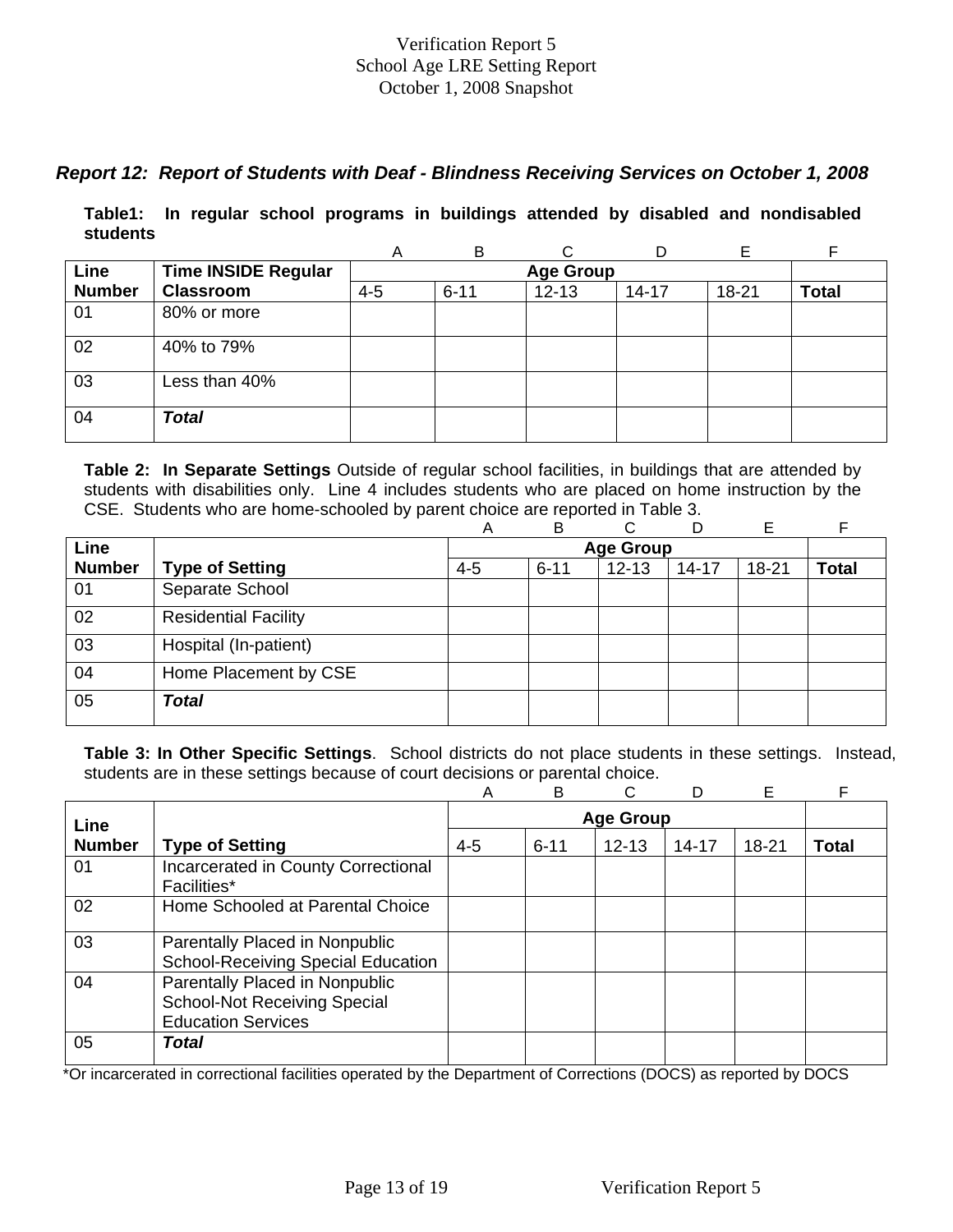## *Report 13: Report of Students with Traumatic Brain Injury Receiving Services on October 1, 2008*

**Table1: In regular school programs in buildings attended by disabled and nondisabled students** 

|               |                            | A       | B                | ⌒         |           |       |              |  |  |  |  |  |
|---------------|----------------------------|---------|------------------|-----------|-----------|-------|--------------|--|--|--|--|--|
| Line          | <b>Time INSIDE Regular</b> |         | <b>Age Group</b> |           |           |       |              |  |  |  |  |  |
| <b>Number</b> | <b>Classroom</b>           | $4 - 5$ | $6 - 11$         | $12 - 13$ | $14 - 17$ | 18-21 | <b>Total</b> |  |  |  |  |  |
| 01            | 80% or more                |         |                  |           |           |       |              |  |  |  |  |  |
| 02            | 40% to 79%                 |         |                  |           |           |       |              |  |  |  |  |  |
| 03            | Less than 40%              |         |                  |           |           |       |              |  |  |  |  |  |
| 04            | <b>Total</b>               |         |                  |           |           |       |              |  |  |  |  |  |

**Table 2: In Separate Settings** Outside of regular school facilities, in buildings that are attended by students with disabilities only. Line 4 includes students who are placed on home instruction by the CSE. Students who are home-schooled by parent choice are reported in Table 3.

|               |                             | Α       | B        | C.               | D         | Е         |              |
|---------------|-----------------------------|---------|----------|------------------|-----------|-----------|--------------|
| Line          |                             |         |          | <b>Age Group</b> |           |           |              |
| <b>Number</b> | <b>Type of Setting</b>      | $4 - 5$ | $6 - 11$ | $12 - 13$        | $14 - 17$ | $18 - 21$ | <b>Total</b> |
| 01            | Separate School             |         |          |                  |           |           |              |
| 02            | <b>Residential Facility</b> |         |          |                  |           |           |              |
| 03            | Hospital (In-patient)       |         |          |                  |           |           |              |
| 04            | Home Placement by CSE       |         |          |                  |           |           |              |
| 05            | <b>Total</b>                |         |          |                  |           |           |              |

**Table 3: In Other Specific Settings**. School districts do not place students in these settings. Instead, students are in these settings because of court decisions or parental choice.

|               |                                                                                                    | Α       | B                | C         |           | E         | F            |  |  |
|---------------|----------------------------------------------------------------------------------------------------|---------|------------------|-----------|-----------|-----------|--------------|--|--|
| Line          |                                                                                                    |         | <b>Age Group</b> |           |           |           |              |  |  |
| <b>Number</b> | <b>Type of Setting</b>                                                                             | $4 - 5$ | $6 - 11$         | $12 - 13$ | $14 - 17$ | $18 - 21$ | <b>Total</b> |  |  |
| 01            | Incarcerated in County Correctional<br><b>Facilities*</b>                                          |         |                  |           |           |           |              |  |  |
| 02            | Home Schooled at Parental Choice                                                                   |         |                  |           |           |           |              |  |  |
| 03            | Parentally Placed in Nonpublic<br><b>School-Receiving Special Education</b>                        |         |                  |           |           |           |              |  |  |
| 04            | Parentally Placed in Nonpublic<br><b>School-Not Receiving Special</b><br><b>Education Services</b> |         |                  |           |           |           |              |  |  |
| 05            | Total                                                                                              |         |                  |           |           |           |              |  |  |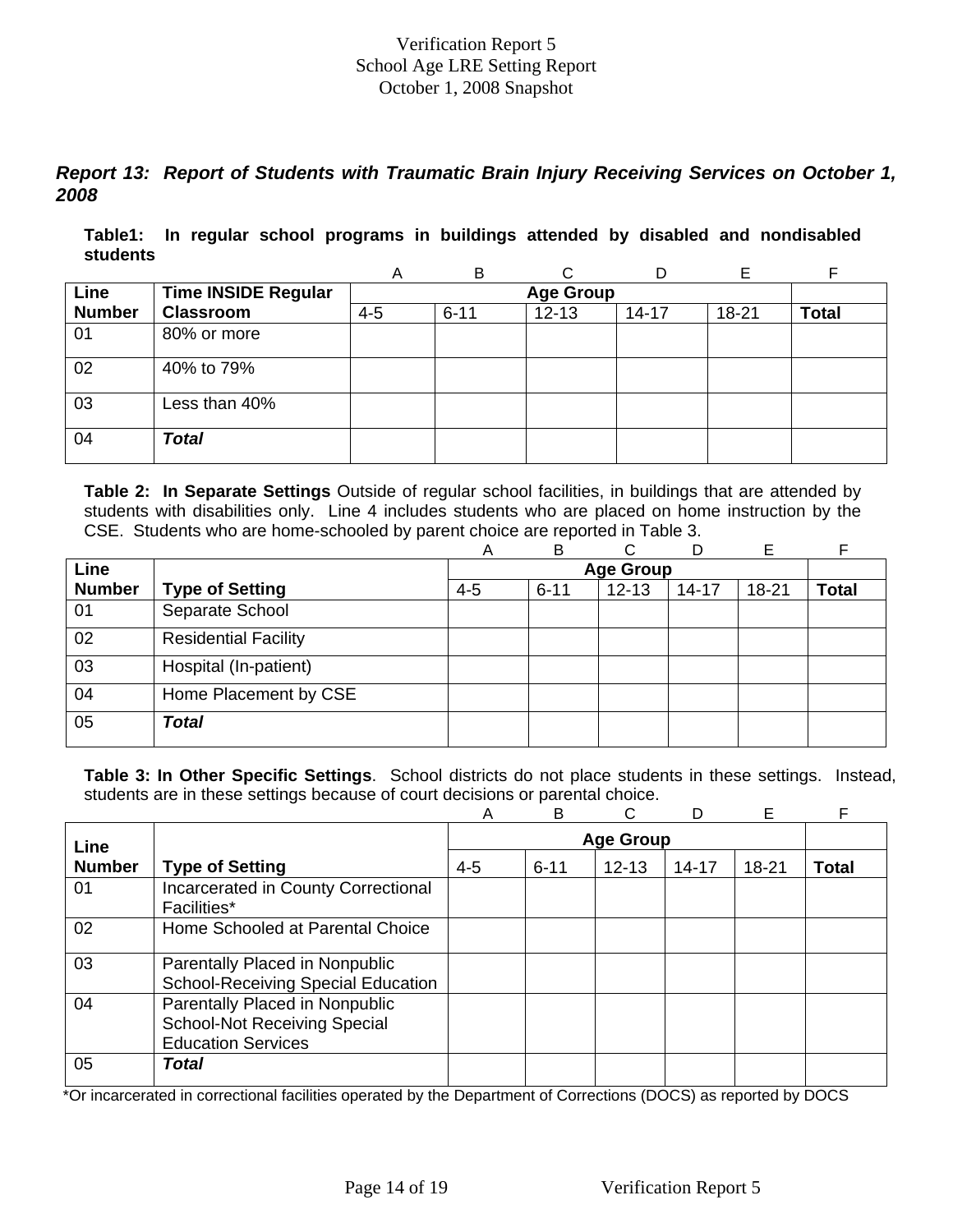## *Report 14: Summary Report of All Students with Disabilities Receiving Services on October 1, 2008*

The three sections below aggregate the data reported in Reports 1 to 13 to facilitate State and local data verification procedures. Completing these two tables will facilitate the reporting of race/ethnicity, gender, and limited English proficiency, data in Reports 15A and 15B, 16A, 16B, 17A, and 17B.

|          |  |  |  |  |  | Table1: In regular school programs in buildings attended by disabled and nondisabled |
|----------|--|--|--|--|--|--------------------------------------------------------------------------------------|
| students |  |  |  |  |  |                                                                                      |

|               |                            | Α       | B                | $\sim$    |           |       | Е            |  |  |  |  |
|---------------|----------------------------|---------|------------------|-----------|-----------|-------|--------------|--|--|--|--|
| Line          | <b>Time INSIDE Regular</b> |         | <b>Age Group</b> |           |           |       |              |  |  |  |  |
| <b>Number</b> | <b>Classroom</b>           | $4 - 5$ | $6 - 11$         | $12 - 13$ | $14 - 17$ | 18-21 | <b>Total</b> |  |  |  |  |
| 01            | 80% or more                |         |                  |           |           |       |              |  |  |  |  |
| 02            | 40% to 79%                 |         |                  |           |           |       |              |  |  |  |  |
| 03            | Less than 40%              |         |                  |           |           |       |              |  |  |  |  |
| 04            | <b>Total</b>               |         |                  |           |           |       |              |  |  |  |  |

**Table 2: In Separate Settings** Outside of regular school facilities, in buildings that are attended by students with disabilities only. Line 4 includes students who are placed on home instruction by the CSE. Students who are home-schooled by parent choice are reported in Table 3.

|               |                             | Α       | В                | ⌒         | D         | Е         |              |  |  |  |
|---------------|-----------------------------|---------|------------------|-----------|-----------|-----------|--------------|--|--|--|
| Line          |                             |         | <b>Age Group</b> |           |           |           |              |  |  |  |
| <b>Number</b> | <b>Type of Setting</b>      | $4 - 5$ | $6 - 11$         | $12 - 13$ | $14 - 17$ | $18 - 21$ | <b>Total</b> |  |  |  |
| 01            | Separate School             |         |                  |           |           |           |              |  |  |  |
| 02            | <b>Residential Facility</b> |         |                  |           |           |           |              |  |  |  |
| 03            | Hospital (In-patient)       |         |                  |           |           |           |              |  |  |  |
| 04            | Home Placement by CSE       |         |                  |           |           |           |              |  |  |  |
| 05            | <b>Total</b>                |         |                  |           |           |           |              |  |  |  |

**Table 3: In Other Specific Settings**. School districts do not place students in these settings. Instead, students are in these settings because of court decisions or parental choice.

|               |                                                                                                    | Α       | B                | C         |           | Е         | F            |  |  |
|---------------|----------------------------------------------------------------------------------------------------|---------|------------------|-----------|-----------|-----------|--------------|--|--|
| Line          |                                                                                                    |         | <b>Age Group</b> |           |           |           |              |  |  |
| <b>Number</b> | <b>Type of Setting</b>                                                                             | $4 - 5$ | $6 - 11$         | $12 - 13$ | $14 - 17$ | $18 - 21$ | <b>Total</b> |  |  |
| 01            | Incarcerated in County Correctional<br>Facilities*                                                 |         |                  |           |           |           |              |  |  |
| 02            | Home Schooled at Parental Choice                                                                   |         |                  |           |           |           |              |  |  |
| 03            | Parentally Placed in Nonpublic<br><b>School-Receiving Special Education</b>                        |         |                  |           |           |           |              |  |  |
| 04            | Parentally Placed in Nonpublic<br><b>School-Not Receiving Special</b><br><b>Education Services</b> |         |                  |           |           |           |              |  |  |
| 05            | <b>Total</b>                                                                                       |         |                  |           |           |           |              |  |  |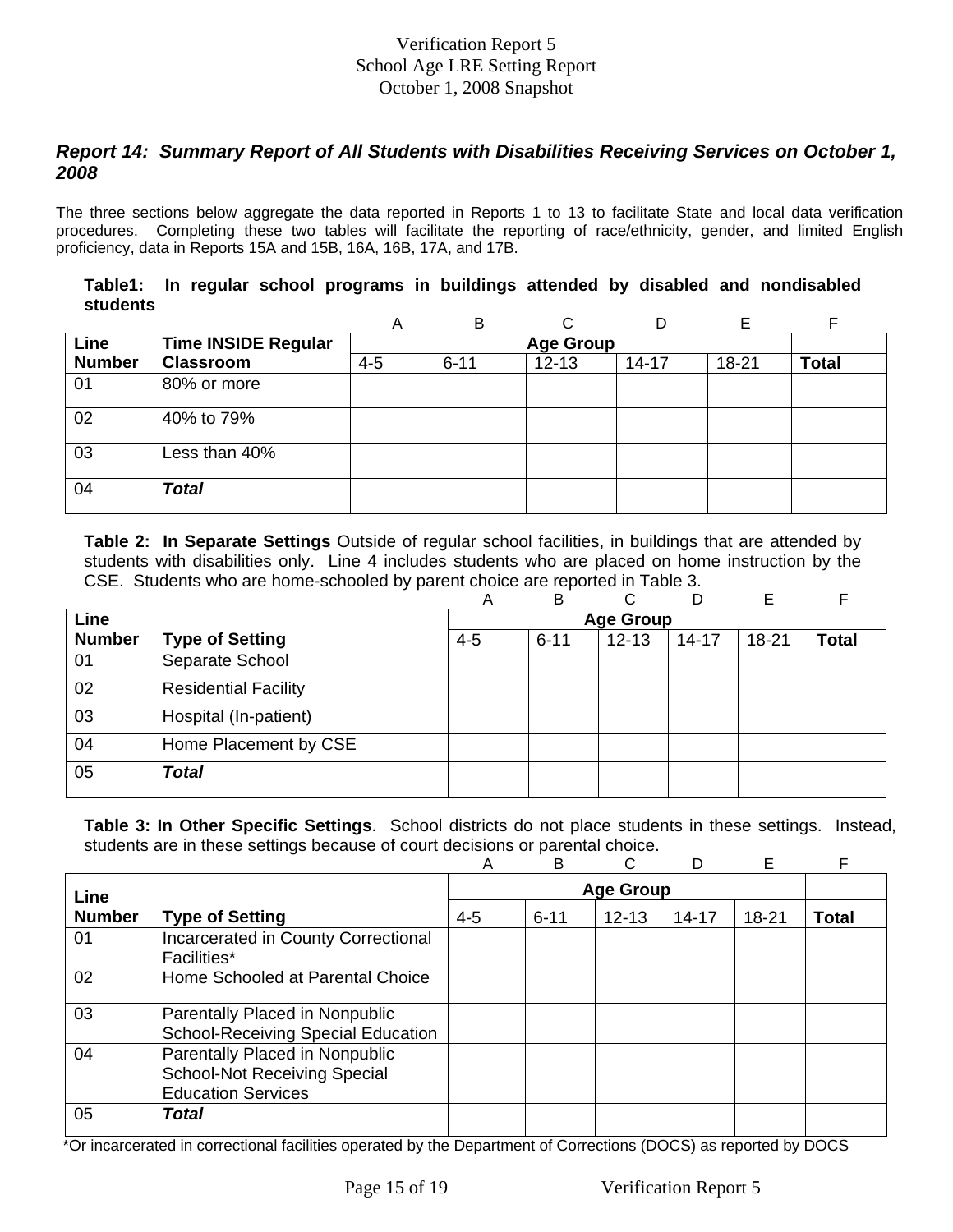# *Report 15A: Report of All School-Age Students with Disabilities Receiving Services on October 1, 2008, According to Race/Ethnicity Category and Type of Placement – Ages 4-5*

This report contains all students in Tables 1, 2 and 3 of Report 14, in Column A (age group 4-5) by race/ethnicity.

**Table 1: In regular school programs in buildings attended by disabled and nondisabled students** 

|               |                            | A                                                                                               | B                          | r                                     | D                      | Е                                          |                                                | G     |
|---------------|----------------------------|-------------------------------------------------------------------------------------------------|----------------------------|---------------------------------------|------------------------|--------------------------------------------|------------------------------------------------|-------|
| Line          | <b>Time INSIDE Regular</b> |                                                                                                 |                            |                                       |                        |                                            | Race/Ethnicity of School-Age Students Ages 4-5 |       |
| <b>Number</b> | <b>Classroom</b>           | American<br>ō<br>ত<br>മ<br><u>등.</u><br>$\overline{\text{as}}$<br><u>Jati</u><br>$\overline{E}$ | Islande<br>Asian<br>Pacifi | ğ<br>త్రా<br>ंडा<br><b>Black</b><br>৳ | ŏ<br>Hispanic<br>atino | ispanic<br>ă<br>rigin)<br>White<br>of Hisp | ğ<br><u>ي</u><br>O)<br>त्व<br>₹<br>Raci<br>৳   | Total |
| 01            | 80% or more                |                                                                                                 |                            |                                       |                        |                                            |                                                |       |
| 02            | 40% to 79%                 |                                                                                                 |                            |                                       |                        |                                            |                                                |       |
| 03            | Less than 40%              |                                                                                                 |                            |                                       |                        |                                            |                                                |       |
| 04            | Total                      |                                                                                                 |                            |                                       |                        |                                            |                                                |       |

**Table 2: In Separate Settings** Outside of regular school facilities, in buildings that are attended by students with disabilities only. Line 4 includes students who are placed on home instruction by the CSE. Students who are home-schooled by parent choice are reported in Table 3.

|                       |                             | A                                              | B                       | C                                    |                                     | F                                                        |                                              | G     |  |  |
|-----------------------|-----------------------------|------------------------------------------------|-------------------------|--------------------------------------|-------------------------------------|----------------------------------------------------------|----------------------------------------------|-------|--|--|
| Line<br><b>Number</b> | <b>Type of Setting</b>      | Race/Ethnicity of School-Age Students Ages 4-5 |                         |                                      |                                     |                                                          |                                              |       |  |  |
|                       |                             | Native<br>iasi<br>Indiar<br>₫                  | Island<br>Pacif<br>sian | ğ<br>(uipjx<br>ispar<br><b>Black</b> | Hispanic<br>atino<br>$\overline{5}$ | White (Not<br>Hispanic<br>Origin)<br>$\overline{\sigma}$ | Racia<br>Multi-<br>Drigir<br><b>Z</b><br>Sea | Total |  |  |
| 01                    | Separate School             |                                                |                         |                                      |                                     |                                                          |                                              |       |  |  |
| 02                    | <b>Residential Facility</b> |                                                |                         |                                      |                                     |                                                          |                                              |       |  |  |
| 03                    | Hospital (In-patient)       |                                                |                         |                                      |                                     |                                                          |                                              |       |  |  |
| 04                    | Home Placement by CSE       |                                                |                         |                                      |                                     |                                                          |                                              |       |  |  |
| 05                    | <b>Total</b>                |                                                |                         |                                      |                                     |                                                          |                                              |       |  |  |

**Table 3: In Other Specific Settings.** School districts do not place students in these settings. Instead, students are in these settings because of court decisions or parental choice.

|                       |                                                                                                       | А                                                    | в                               |                                         | D                        | F                                       | F                                                  | G     |
|-----------------------|-------------------------------------------------------------------------------------------------------|------------------------------------------------------|---------------------------------|-----------------------------------------|--------------------------|-----------------------------------------|----------------------------------------------------|-------|
| Line<br><b>Number</b> | <b>Type of Setting</b>                                                                                |                                                      |                                 |                                         |                          |                                         | Race/Ethnicity of School-Age Students Ages 4-5     |       |
|                       |                                                                                                       | America<br>n Indian<br>Alaska<br>$\overline{\sigma}$ | Pacific<br>Islander<br>Asian or | Black<br>(Not of<br>Hispanic<br>Origin) | Hispanic<br>or<br>Latino | White<br>(Not of<br>Hispanic<br>Origin) | (Not of<br>Hispanic<br>Origin)<br>Multi-<br>Racial | Total |
| 01                    | Incarcerated in County<br><b>Correctional Facilities*</b>                                             |                                                      |                                 |                                         |                          |                                         |                                                    |       |
| 02                    | Home Schooled at Parental<br>Choice                                                                   |                                                      |                                 |                                         |                          |                                         |                                                    |       |
| 03                    | Parentally Placed in<br>Nonpublic School-<br>Receiving Special<br>Education                           |                                                      |                                 |                                         |                          |                                         |                                                    |       |
| 04                    | Parentally Placed in<br>Nonpublic School-Not<br><b>Receiving Special</b><br><b>Education Services</b> |                                                      |                                 |                                         |                          |                                         |                                                    |       |
| 05                    | <b>Total</b>                                                                                          |                                                      |                                 |                                         |                          |                                         |                                                    |       |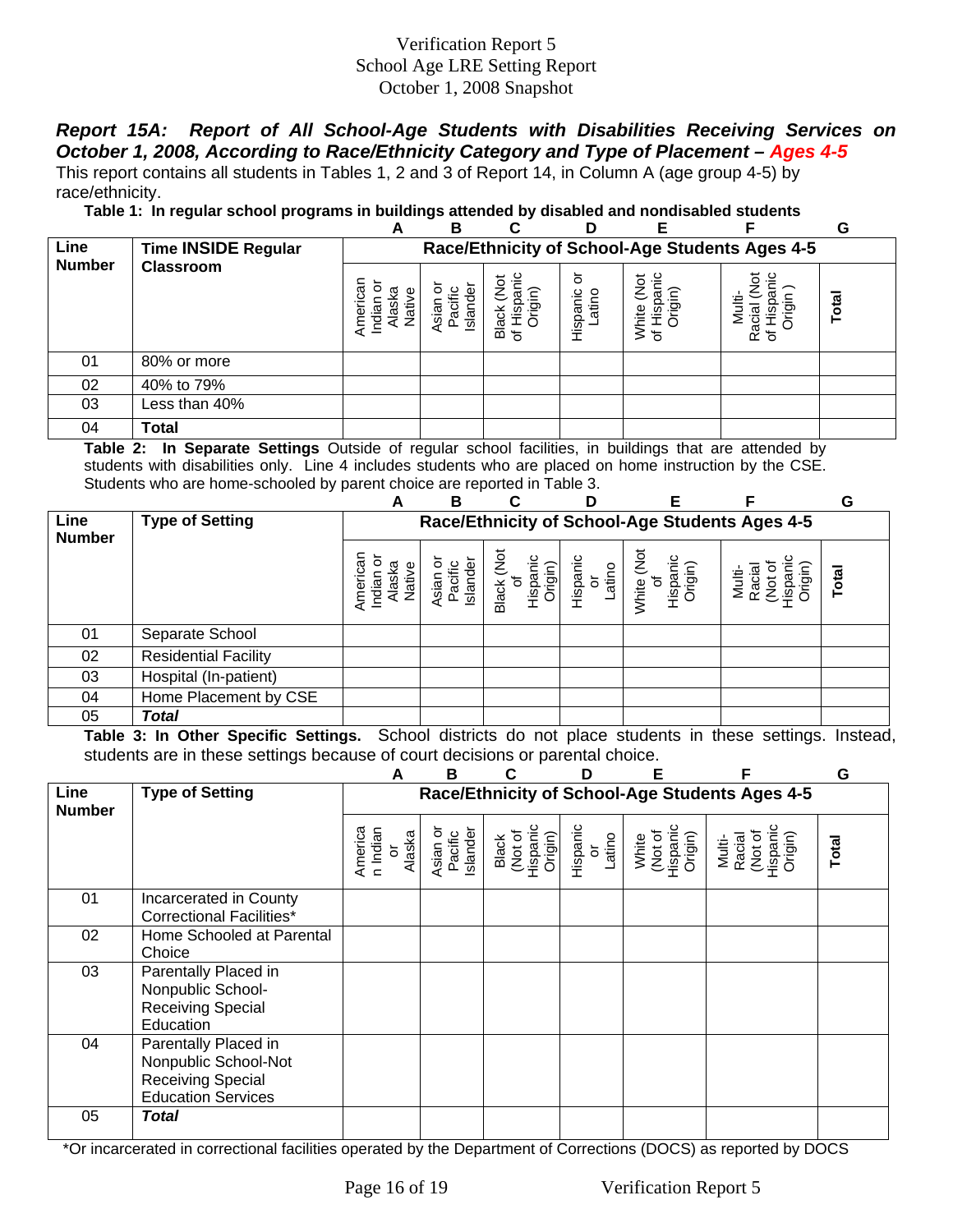*Report 15B: Report of All School-Age Students with Disabilities Receiving Services on October 1, 2008, According to Race/Ethnicity Category and Type of Placement – Ages 6-21* This report contains all students in Tables 1, 2 and 3 of Report 14, in Columns B-E (age group 6-21) by race/ethnicity.

**Table 1: In regular school programs in buildings attended by disabled and nondisabled students** 

|               |                       |         | A                                                 | в                                 | С                | D                    |                                              |                                                 | G     |
|---------------|-----------------------|---------|---------------------------------------------------|-----------------------------------|------------------|----------------------|----------------------------------------------|-------------------------------------------------|-------|
| Line          | <b>INSIDE</b><br>Time | Regular |                                                   |                                   |                  |                      |                                              | Race/Ethnicity of School-Age Students Ages 6-21 |       |
| <b>Number</b> | <b>Classroom</b>      |         | శ్ర<br>ത്ര<br><u>ē</u><br><u>as</u><br>ia≓<br>Ten | Islander<br><b>Nsian</b><br>Pacif | Trigin)<br>Black | atino<br>Hispan<br>៦ | Origin)<br>etirl<br>$\ddot{9}$<br><u>isp</u> | Multi<br>Racia<br>dsil                          | Total |
| 01            | 80% or more           |         |                                                   |                                   |                  |                      |                                              |                                                 |       |
| 02            | 40% to 79%            |         |                                                   |                                   |                  |                      |                                              |                                                 |       |
| 03            | Less than 40%         |         |                                                   |                                   |                  |                      |                                              |                                                 |       |
| 04            | Total                 |         |                                                   |                                   |                  |                      |                                              |                                                 |       |

**Table 2: In Separate Settings** Outside of regular school facilities, in buildings that are attended by students with disabilities only. Line 4 includes students who are placed on home instruction by the CSE. Students who are home-schooled by parent choice are reported in Table 3.

|               |                             | А                                         | В                               | C                                               | D                      | Е                                                      |                                                 | G     |
|---------------|-----------------------------|-------------------------------------------|---------------------------------|-------------------------------------------------|------------------------|--------------------------------------------------------|-------------------------------------------------|-------|
| Line          | <b>Type of Setting</b>      |                                           |                                 | Race/Ethnicity of School-Age Students Ages 6-21 |                        |                                                        |                                                 |       |
| <b>Number</b> |                             | American<br>Indian or<br>Alaska<br>Native | Asian or<br>Islander<br>Pacific | of Hispanic<br>Black (Not<br>Origin)            | ১<br>Hispanic<br>atino | Hispanic<br>Origin)<br>$\check{g}$<br>White<br>of Hisp | Racial (Not<br>of Hispanic<br>Origin)<br>Multi- | Total |
| 01            | Separate School             |                                           |                                 |                                                 |                        |                                                        |                                                 |       |
| 02            | <b>Residential Facility</b> |                                           |                                 |                                                 |                        |                                                        |                                                 |       |
| 03            | Hospital (In-patient)       |                                           |                                 |                                                 |                        |                                                        |                                                 |       |
| 04            | Home Placement by           |                                           |                                 |                                                 |                        |                                                        |                                                 |       |
|               | <b>CSE</b>                  |                                           |                                 |                                                 |                        |                                                        |                                                 |       |
| 05            | <b>Total</b>                |                                           |                                 |                                                 |                        |                                                        |                                                 |       |

**Table 3: In Other Specific Settings.** School districts do not place students in these settings. Instead, students are in these settings because of court decisions or parental choice.

|                       |                                                                                                       |                                           | B                               |                                                 | D                       | Е                                    | F                                              | G                 |
|-----------------------|-------------------------------------------------------------------------------------------------------|-------------------------------------------|---------------------------------|-------------------------------------------------|-------------------------|--------------------------------------|------------------------------------------------|-------------------|
| Line<br><b>Number</b> | <b>Type of Setting</b>                                                                                |                                           |                                 | Race/Ethnicity of School-Age Students Ages 6-21 |                         |                                      |                                                |                   |
|                       |                                                                                                       | American<br>Indian or<br>Alaska<br>Native | Asian or<br>Pacific<br>Islander | of Hispanic<br>Black (Not<br>Origin)            | ŏ<br>Hispanic<br>Latino | of Hispanic<br>White (Not<br>Origin) | Racial (Not<br>of Hispanic<br>Origin<br>Multi- | <b>Total</b>      |
| 01                    | Incarcerated in County<br><b>Correctional Facilities*</b>                                             |                                           |                                 |                                                 |                         |                                      |                                                |                   |
| 02                    | Home Schooled at Parental<br>Choice                                                                   |                                           |                                 |                                                 |                         |                                      |                                                |                   |
| 03                    | Parentally Placed in<br>Nonpublic School-<br><b>Receiving Special</b><br>Education                    |                                           |                                 |                                                 |                         |                                      |                                                |                   |
| 04                    | Parentally Placed in<br>Nonpublic School-Not<br><b>Receiving Special</b><br><b>Education Services</b> |                                           |                                 |                                                 |                         |                                      |                                                |                   |
| 05                    | Total                                                                                                 |                                           |                                 | $\sim$                                          |                         |                                      |                                                | $\cdots$ $\cdots$ |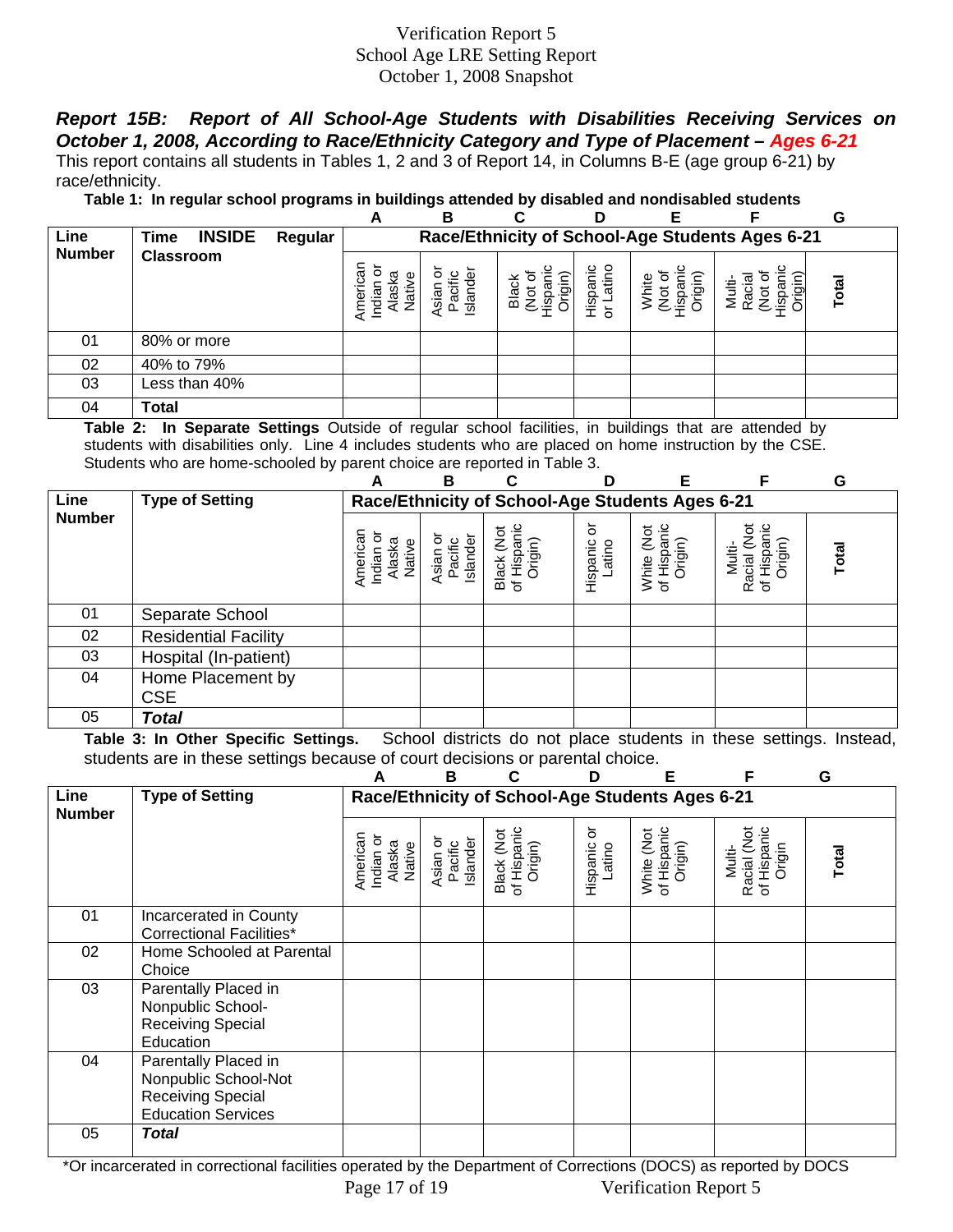## *Report 16A: Report of All School-Age Students with Disabilities Receiving Services on October 1, 2008, According to Gender and Limited English Proficiency (LEP) Status – Ages 4-5*

This report includes all students reported in Tables 1, 2 and 3 in the 4-5 year old age group of Report 14 by gender and limited English proficient status. The Totals (Columns C and F) for each Line in this Report must match the Total (Column A) on each Line of Report 14.

#### **Table 1: In regular school programs in buildings attended by disabled and nondisabled students**  A B C D E F

| Line<br><b>Number</b> | <b>Time INSIDE Regular</b> |      | <b>Gender for Ages 4-5</b> |       | <b>Limited English Proficiency (LEP)</b><br><b>Status for Ages 4-5</b> |     |       |
|-----------------------|----------------------------|------|----------------------------|-------|------------------------------------------------------------------------|-----|-------|
|                       | <b>Classroom</b>           | Male | Female                     | Total | Yes                                                                    | No. | Total |
| 01                    | 80% or more                |      |                            |       |                                                                        |     |       |
| 02                    | 40% to 79%                 |      |                            |       |                                                                        |     |       |
| 03                    | Less than 40%              |      |                            |       |                                                                        |     |       |
| 04                    | Total                      |      |                            |       |                                                                        |     |       |

**Table 2: In Separate Settings** Outside of regular school facilities, in buildings that are attended by students with disabilities only. Line 4 includes students who are placed on home instruction by the CSE. Students who are home-schooled by parent choice are reported in Table 3.

|                       |                             | A                          | в      |       |                                                                        |     |       |  |
|-----------------------|-----------------------------|----------------------------|--------|-------|------------------------------------------------------------------------|-----|-------|--|
| Line<br><b>Number</b> | <b>Type of Setting</b>      | <b>Gender for Ages 4-5</b> |        |       | <b>Limited English Proficiency (LEP)</b><br><b>Status for Ages 4-5</b> |     |       |  |
|                       |                             | Male                       | Female | Total | Yes                                                                    | No. | Total |  |
| 01                    | Separate School             |                            |        |       |                                                                        |     |       |  |
| 02                    | <b>Residential Facility</b> |                            |        |       |                                                                        |     |       |  |
| 03                    | Hospital (In-patient)       |                            |        |       |                                                                        |     |       |  |
| 04                    | Home Placement by CSE       |                            |        |       |                                                                        |     |       |  |
| 05                    | Total                       |                            |        |       |                                                                        |     |       |  |

**Table 3: In Other Specific Settings.** School districts do not place students in these settings. Instead, students are in these settings because of court decisions or parental choice.

|                       |                                                                                                | Α                          | в      |       |                                                                        | F   |       |  |
|-----------------------|------------------------------------------------------------------------------------------------|----------------------------|--------|-------|------------------------------------------------------------------------|-----|-------|--|
| Line<br><b>Number</b> | <b>Type of Setting</b>                                                                         | <b>Gender for Ages 4-5</b> |        |       | <b>Limited English Proficiency (LEP)</b><br><b>Status for Ages 4-5</b> |     |       |  |
|                       |                                                                                                | Male                       | Female | Total | Yes                                                                    | No. | Total |  |
| 01                    | Incarcerated in County<br>Correctional Facilities*                                             |                            |        |       |                                                                        |     |       |  |
| 02                    | Home Schooled at Parental<br>Choice                                                            |                            |        |       |                                                                        |     |       |  |
| 03                    | Parentally Placed in<br>Nonpublic School-Receiving<br><b>Special Education</b>                 |                            |        |       |                                                                        |     |       |  |
| 04                    | Parentally Placed in<br>Nonpublic School-Not<br><b>Receiving Special Education</b><br>Services |                            |        |       |                                                                        |     |       |  |
| 05                    | <b>Total</b>                                                                                   |                            |        |       |                                                                        |     |       |  |